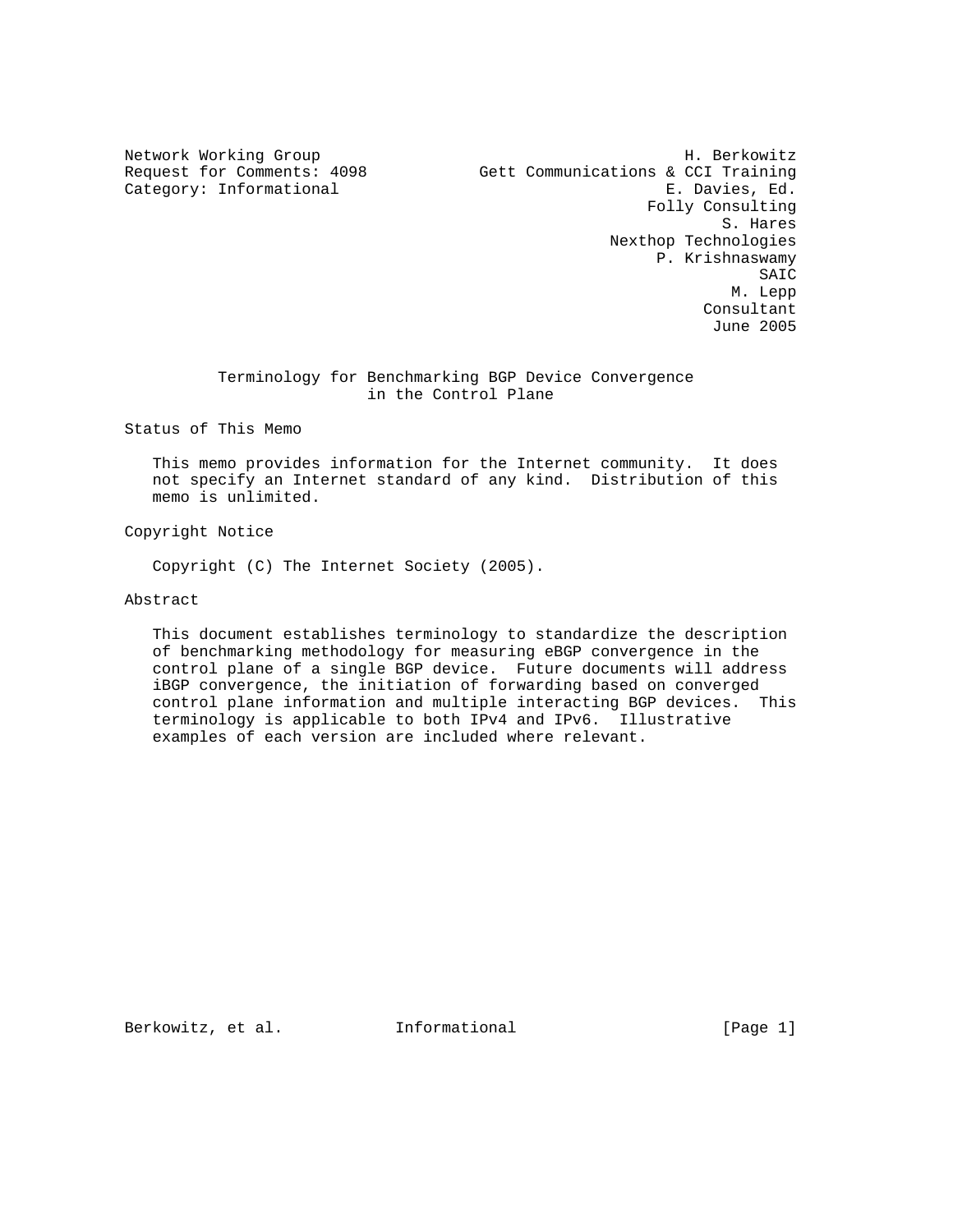| 2. Components and Characteristics of Routing Information 5   |  |
|--------------------------------------------------------------|--|
|                                                              |  |
|                                                              |  |
|                                                              |  |
|                                                              |  |
| 2.5. Network Level Reachability Information (NLRI) 7         |  |
|                                                              |  |
| 3. Routing Data Structures and Route Categories  8           |  |
|                                                              |  |
|                                                              |  |
|                                                              |  |
|                                                              |  |
|                                                              |  |
| 3.4. Routing Policy Information Base 10                      |  |
| 3.5. Forwarding Information Base (FIB) 11                    |  |
|                                                              |  |
|                                                              |  |
|                                                              |  |
|                                                              |  |
|                                                              |  |
|                                                              |  |
| 3.12. MinRouteAdvertisementInterval (MRAI) 14                |  |
| 3.13. MinASOriginationInterval (MAOI) 15                     |  |
|                                                              |  |
|                                                              |  |
|                                                              |  |
|                                                              |  |
| 4. Constituent Elements of a Router or Network of Routers 17 |  |
| 4.1. Default Route, Default-Free Table, and Full Table 17    |  |
|                                                              |  |
| 4.1.2. Default-Free Routing Table 18                         |  |
| 4.1.3. Full Default-Free Table 18                            |  |
|                                                              |  |
| 4.1.5. Full Provider-Internal Table 19                       |  |
| 4.2. Classes of BGP-Speaking Routers 19                      |  |
|                                                              |  |
| 4.2.2. Subscriber Edge Router 20                             |  |
| 4.2.3. Inter-provider Border Router 21                       |  |
|                                                              |  |
| 5. Characterization of Sets of Update Messages 22            |  |
|                                                              |  |
|                                                              |  |
|                                                              |  |

Berkowitz, et al. 1nformational [Page 2]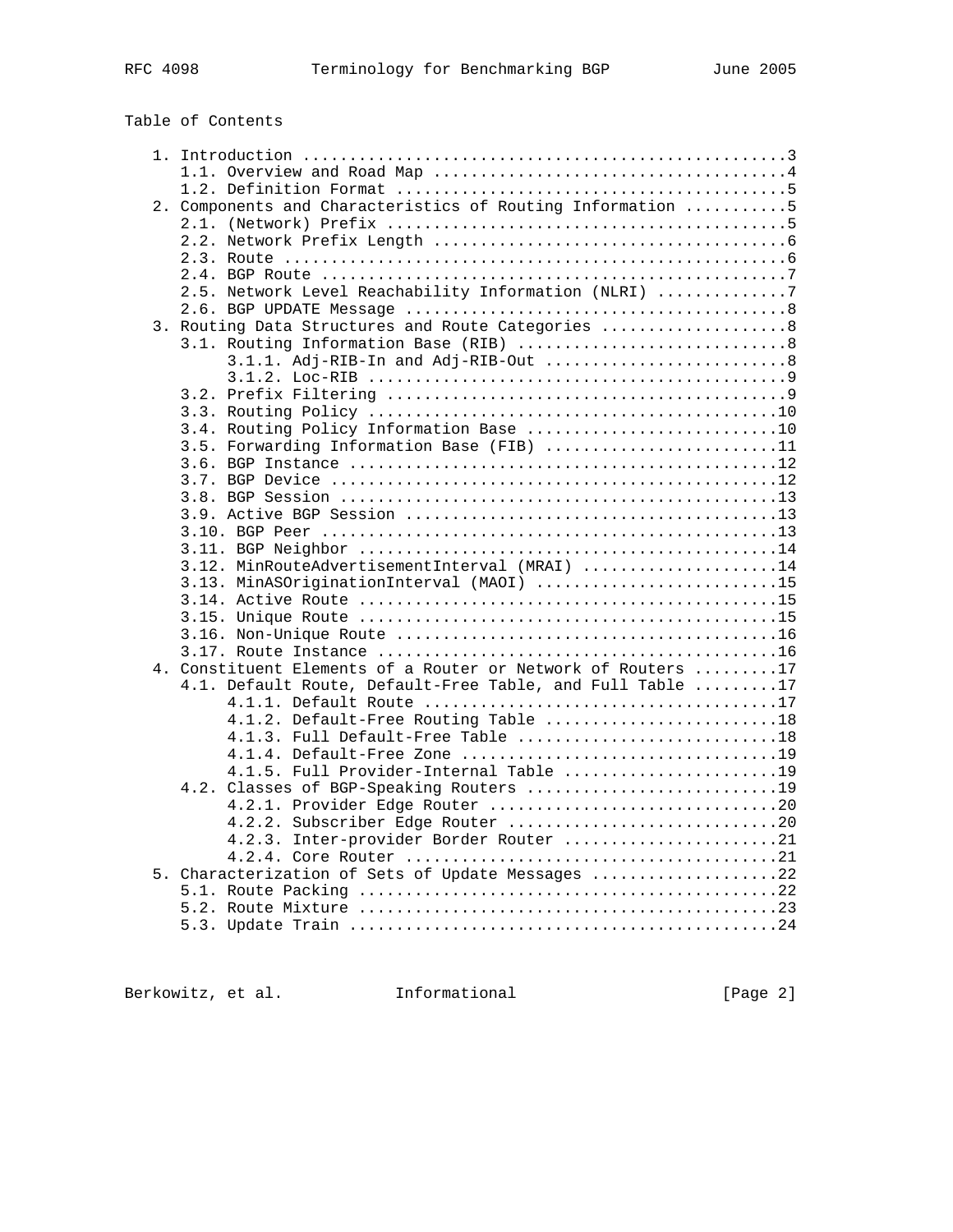|    | 6.2. Device Convergence in the Control Plane 27                  |
|----|------------------------------------------------------------------|
|    |                                                                  |
|    |                                                                  |
|    |                                                                  |
| 8. | Factors That Impact the Performance of the Convergence           |
|    |                                                                  |
|    | 8.1. General Factors Affecting Device Convergence 29             |
|    |                                                                  |
|    | 8.1.2. Number of Routes per Peer 30                              |
|    | 8.1.3. Policy Processing/Reconfiguration 30                      |
|    | 8.1.4. Interactions with Other Protocols 30                      |
|    |                                                                  |
|    |                                                                  |
|    | 8.2. Implementation-Specific and Other Factors Affecting BGP  31 |
|    |                                                                  |
|    |                                                                  |
|    | 8.2.3. TCP Parameters Underlying BGP Transport 32                |
|    |                                                                  |
|    |                                                                  |
|    |                                                                  |
|    |                                                                  |
|    |                                                                  |
|    | $11.2.$ Informative References 34                                |

## 1. Introduction

 This document defines terminology for use in characterizing the convergence performance of BGP processes in routers or other devices that instantiate BGP functionality. (See 'A Border Gateway Protocol 4 (BGP-4)' [RFC1771], referred to as RFC 1771 in the remainder of the document.) It is the first part of a two-document series, of which the subsequent document will contain the associated tests and methodology. This terminology is applicable to both IPv4 and IPv6. Illustrative examples of each version are included where relevant. However, this document is primarily targeted for BGP-4 in IPv4 networks. IPv6 will require the use of MP-BGP [RFC2858], as described in RFC 2545 [RFC2545], but this document will not address terminology or issues specific to these extensions of BGP-4. Also terminology and issues specific to the extensions of BGP that support VPNs as described in RFC 2547 [RFC2547] are out of scope for this document.

Berkowitz, et al. 1nformational [Page 3]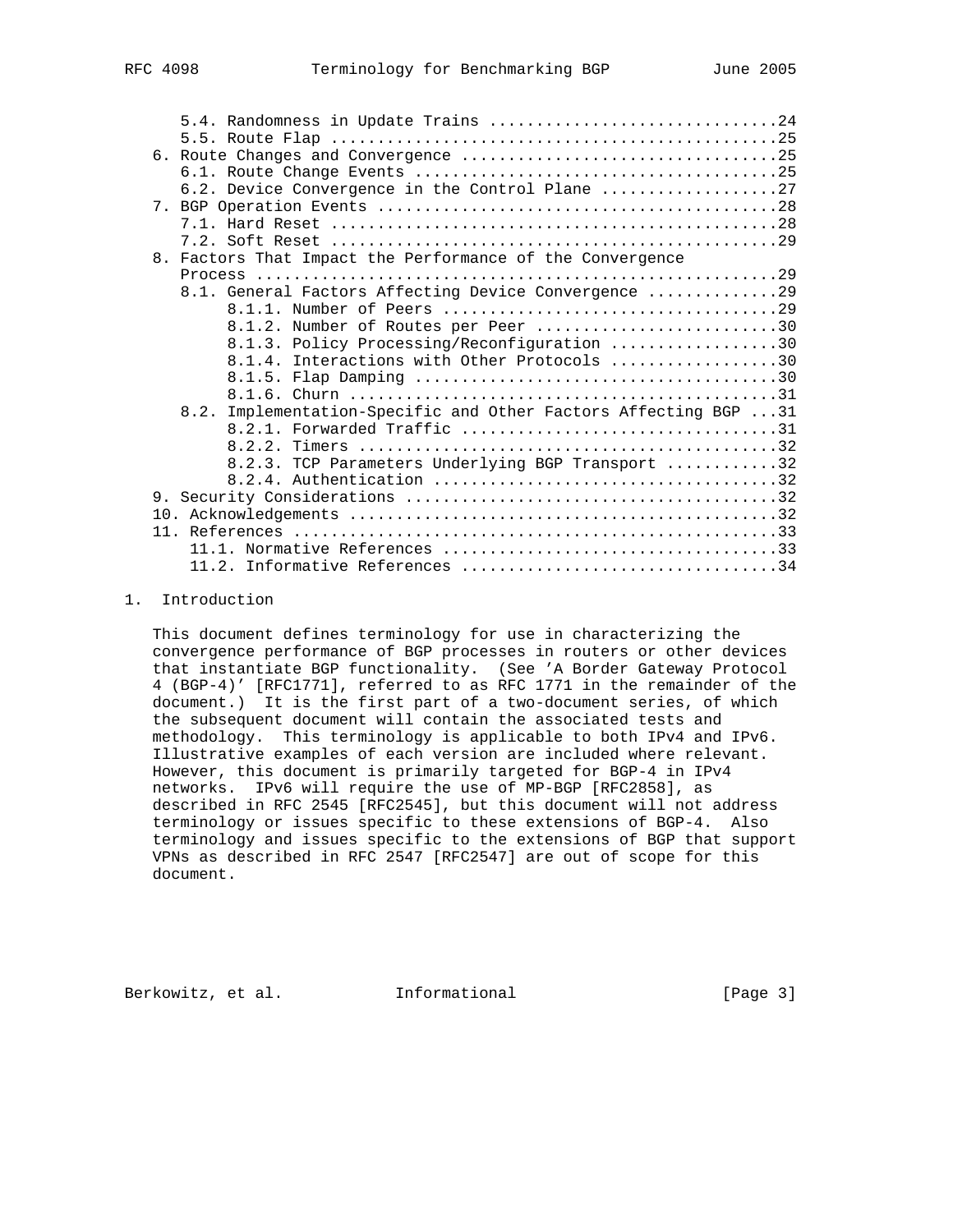The following observations underlie the approach adopted in this document, and in the companion document:

- o The principal objective is to derive methodologies that standardize conducting and reporting convergence-related measurements for BGP.
- o It is necessary to remove ambiguity from many frequently used terms that arise in the context of these measurements.
- o As convergence characterization is a complex process, it is desirable to restrict the initial focus in this set of documents to specifying how to take basic control-plane measurements as a first step in characterizing BGP convergence.

 For path-vector protocols, such as BGP, the primary initial focus will therefore be on network and system control-plane [RFC3654] activity consisting of the arrival, processing, and propagation of routing information.

 We note that for testing purposes, all optional parameters SHOULD be turned off. All variable parameters SHOULD be at their default setting unless the test specifies otherwise.

 Subsequent documents will explore the more intricate aspects of convergence measurement, such as the impacts of the presence of Multiprotocol Extensions for BGP-4, policy processing, simultaneous traffic on the control and data paths within the Device Under Test (DUT), and other realistic performance modifiers. Convergence of Interior Gateway Protocols (IGPs) will also be considered in separate documents.

### 1.1. Overview and Road Map

 Characterizations of the BGP convergence performance of a device must-take into account all distinct stages and aspects of BGP. functionality. This requires that the relevant terms and metrics be as specifically defined as possible. Such definition is the goal of this document.

The necessary definitions are classified into separate categories:

- o Components and characteristics of routing information
- o Routing data structures and route categories
- o Descriptions of the constituent elements of a network or a router that is undergoing convergence

Berkowitz, et al. 1nformational [Page 4]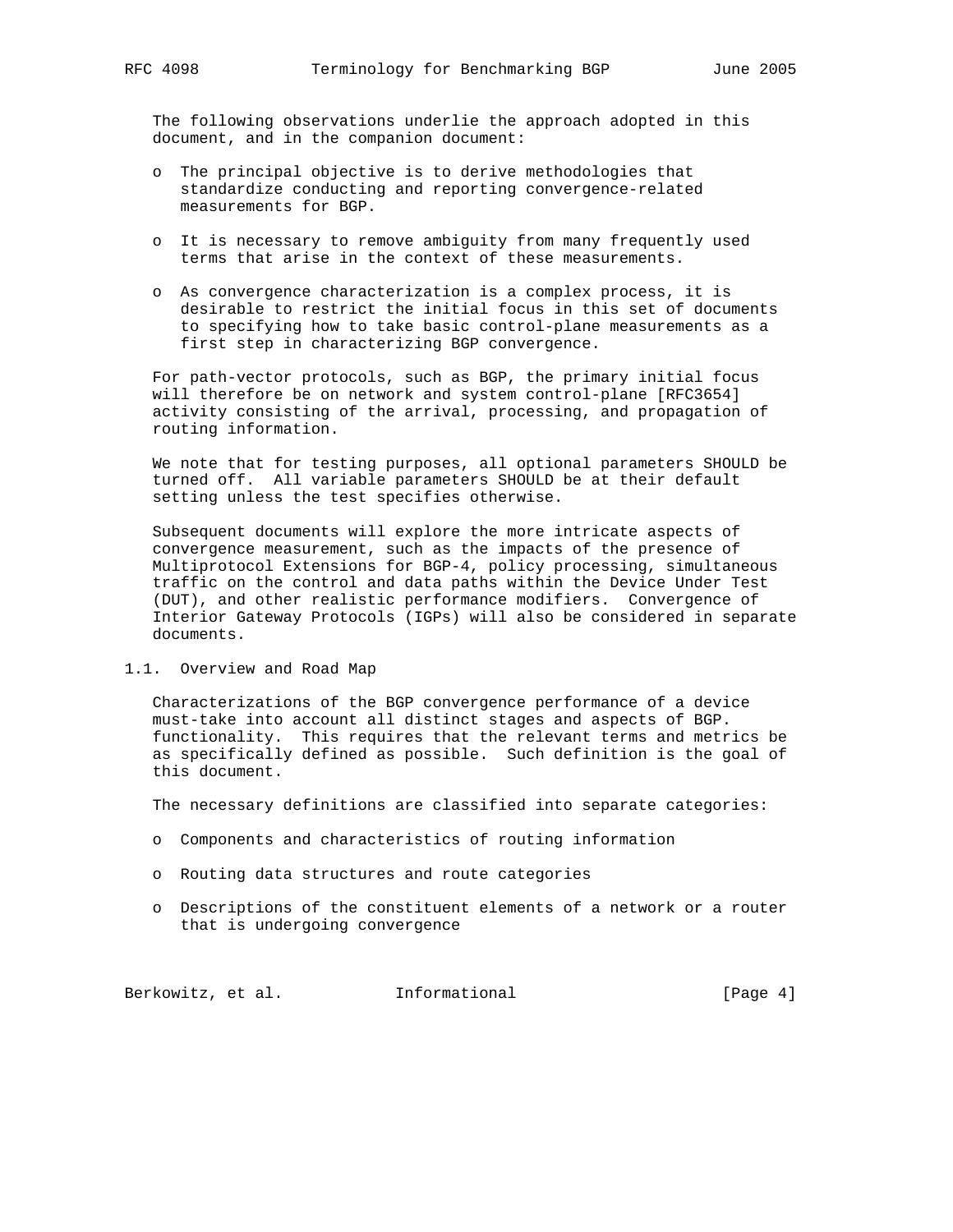- o Characterization of sets of update messages, types of route-change events, as well as some events specific to BGP operation
- o Descriptions of factors that impact the performance of convergence processes

## 1.2. Definition Format

 The definition format is equivalent to that defined in 'Requirements for IP Version 4 Routers' [RFC1812], and is repeated here for convenience:

X.x Term to be defined (e.g., Latency).

Definition:

One or more sentences forming the body of the definition.

Discussion:

 A brief discussion of the term, its application, and any restrictions that there might be on measurement procedures.

Measurement units:

 The units used to report measurements of this term. This item may not be applicable (N.A.).

Issues:

List of issues or conditions that could affect this term.

See also:

 List of related terms that are relevant to the definition or discussion of this term.

- 2. Components and Characteristics of Routing Information
- 2.1. (Network) Prefix
	- Definition:

 "A network prefix is a contiguous set of bits at the more significant end of the address that collectively designates the set of systems within a network; host numbers select among those systems." (This definition is taken directly from section 2.2.5.2, "Classless Inter Domain Routing (CIDR)", of RFC 1812.)

Discussion:

 In the CIDR context, the network prefix is the network component of an IP address. In IPv4 systems, the network component of a complete address is known as the 'network part', and the remaining part of the address is known as the 'host part'. In IPv6 systems,

Berkowitz, et al. Informational [Page 5]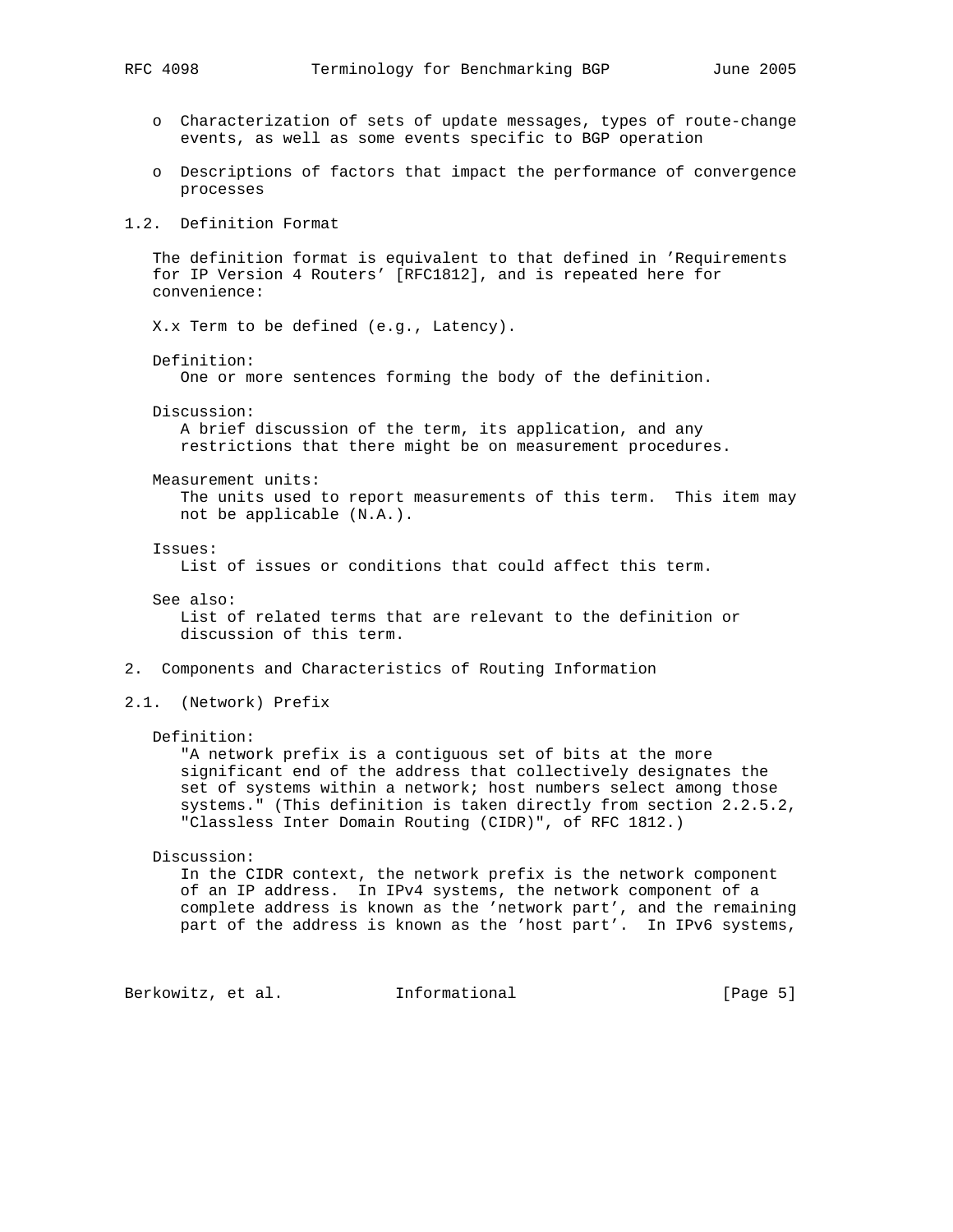the network component of a complete address is known as the 'subnet prefix', and the remaining part is known as the 'interface identifier'.

Measurement units: N.A.

Issues:

See also:

2.2. Network Prefix Length

Definition:

 The network prefix length is the number of bits, out of the total constituting the address field, that define the network prefix portion of the address.

Discussion:

 A common alternative to using a bit-wise mask to communicate this component is the use of slash (/) notation. This binds the notion of network prefix length in bits to an IP address. For example, 141.184.128.0/17 indicates that the network component of this IPv4 address is 17 bits wide. Similar notation is used for IPv6 network prefixes; e.g., 2001:db8:719f::/48. When referring to groups of addresses, the network prefix length is often used as a means of describing groups of addresses as an equivalence class. For example, 'one hundred /16 addresses' refers to 100 addresses whose network prefix length is 16 bits.

 Measurement units: Bits.

Issues:

 See also: Network Prefix.

# 2.3. Route

Definition:

In general, a 'route' is the n-tuple <prefix, nexthop [, other routing or non-routing protocol attributes]>. A route is not end-to-end, but is defined with respect to a specific next hop that should take packets on the next step toward their destination as defined by the prefix. In this usage, a route is the basic unit of information about a target destination distilled from routing protocols.

Berkowitz, et al. 1nformational [Page 6]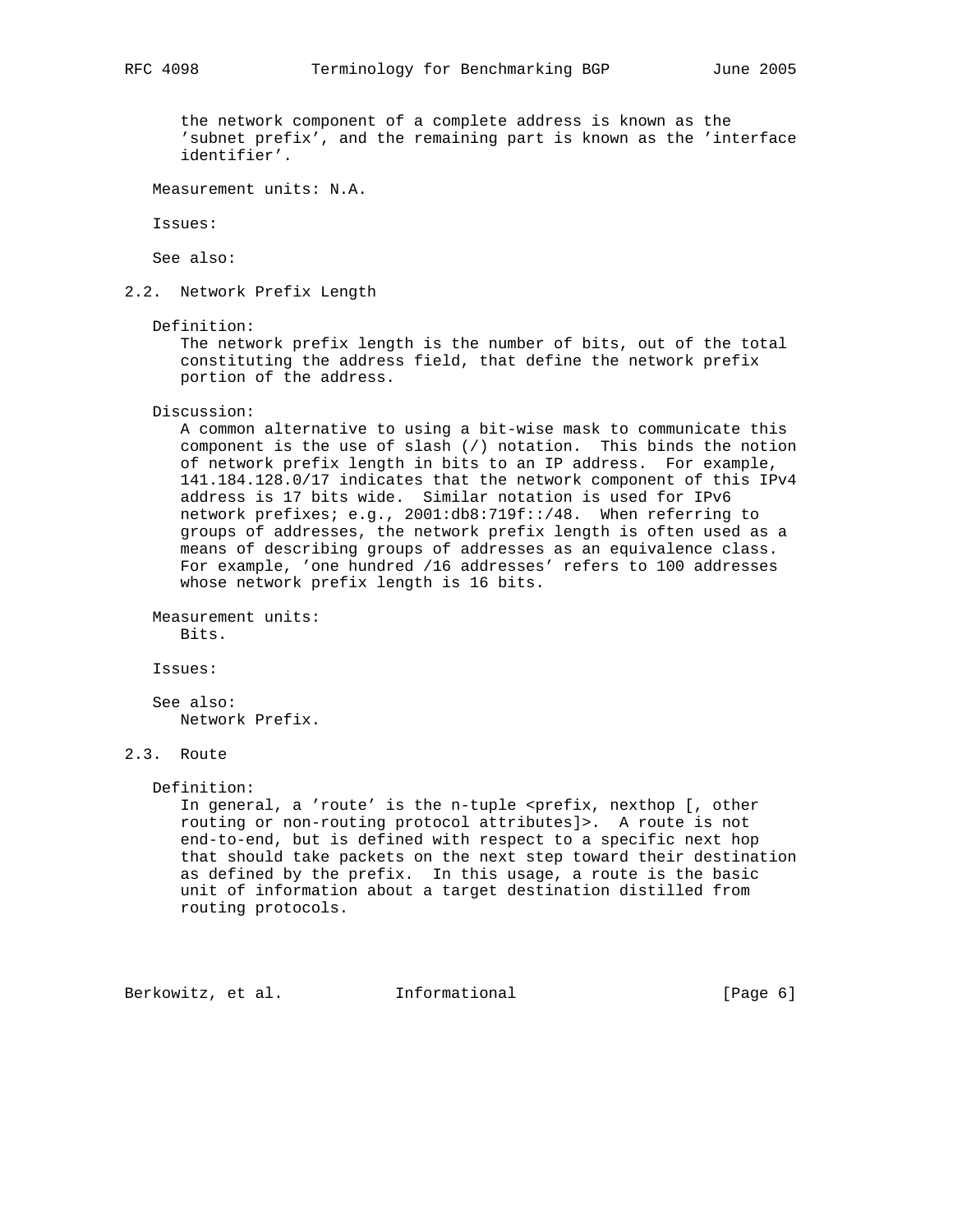Discussion: This term refers to the concept of a route common to all routing protocols. With reference to the definition above, typical non routing-protocol attributes would be associated with diffserv or traffic engineering. Measurement units: N.A. Issues: None. See also: BGP Route. 2.4. BGP Route Definition: A BGP route is an n-tuple <prefix, nexthop, ASpath [, other BGP attributes]>. Discussion: BGP Attributes, such as Nexthop or AS path, are defined in RFC 1771, where they are known as Path Attributes, and they are the qualifying data that define the route. From RFC 1771: "For purposes of this protocol a route is defined as a unit of information that pairs a destination with the attributes of a path to that destination." Measurement units: N.A. Issues: See also: Route, Prefix, Adj-RIB-In, Network Level Reachability Information (NLRI) 2.5. Network Level Reachability Information (NLRI) Definition: The NLRI consists of one or more network prefixes with the same set of path attributes. Discussion: Each prefix in the NLRI is combined with the (common) path attributes to form a BGP route. The NLRI encapsulates a set of destinations to which packets can be routed (from this point in the network) along a common route described by the path attributes. Berkowitz, et al. 1nformational [Page 7]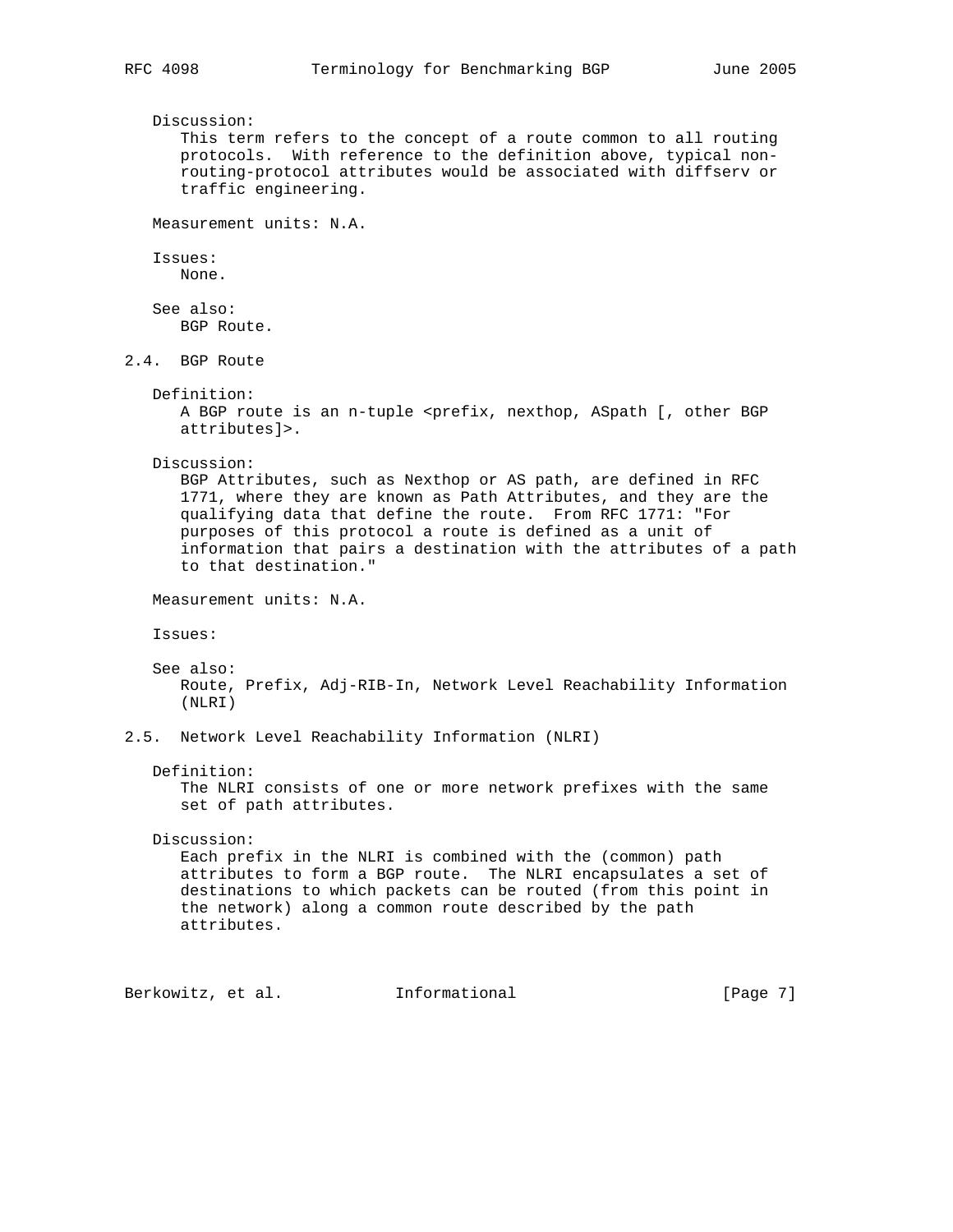Measurement units: N.A. Issues: See also: Route Packing, Network Prefix, BGP Route, NLRI.

2.6. BGP UPDATE Message

Definition:

 An UPDATE message contains an advertisement of a single NLRI field, possibly containing multiple prefixes, and multiple withdrawals of unfeasible routes. See RFC 1771 for details.

Discussion:

 From RFC 1771: "A variable length sequence of path attributes is present in every UPDATE. Each path attribute is a triple <attribute type, attribute length, attribute value> of variable length."

Measurement units: N.A.

See also:

- 3. Routing Data Structures and Route Categories
- 3.1. Routing Information Base (RIB)

 The RIB collectively consists of a set of logically (not necessarily physically) distinct databases, each of which is enumerated below. The RIB contains all destination prefixes to which the router may forward, and one or more currently reachable next hop addresses for them.

 Routes included in this set potentially have been selected from several sources of information, including hardware status, interior routing protocols, and exterior routing protocols. RFC 1812 contains a basic set of route selection criteria relevant in an all-source context. Many implementations impose additional criteria. A common implementation-specific criterion is the preference given to different routing information sources.

3.1.1. Adj-RIB-In and Adj-RIB-Out

Definition:

 Adj-RIB-In and Adj-RIB-Out are "views" of routing information from the perspective of individual peer routers. The Adj-RIB-In contains information advertised to the DUT by a specific peer.

Berkowitz, et al. 1nformational [Page 8]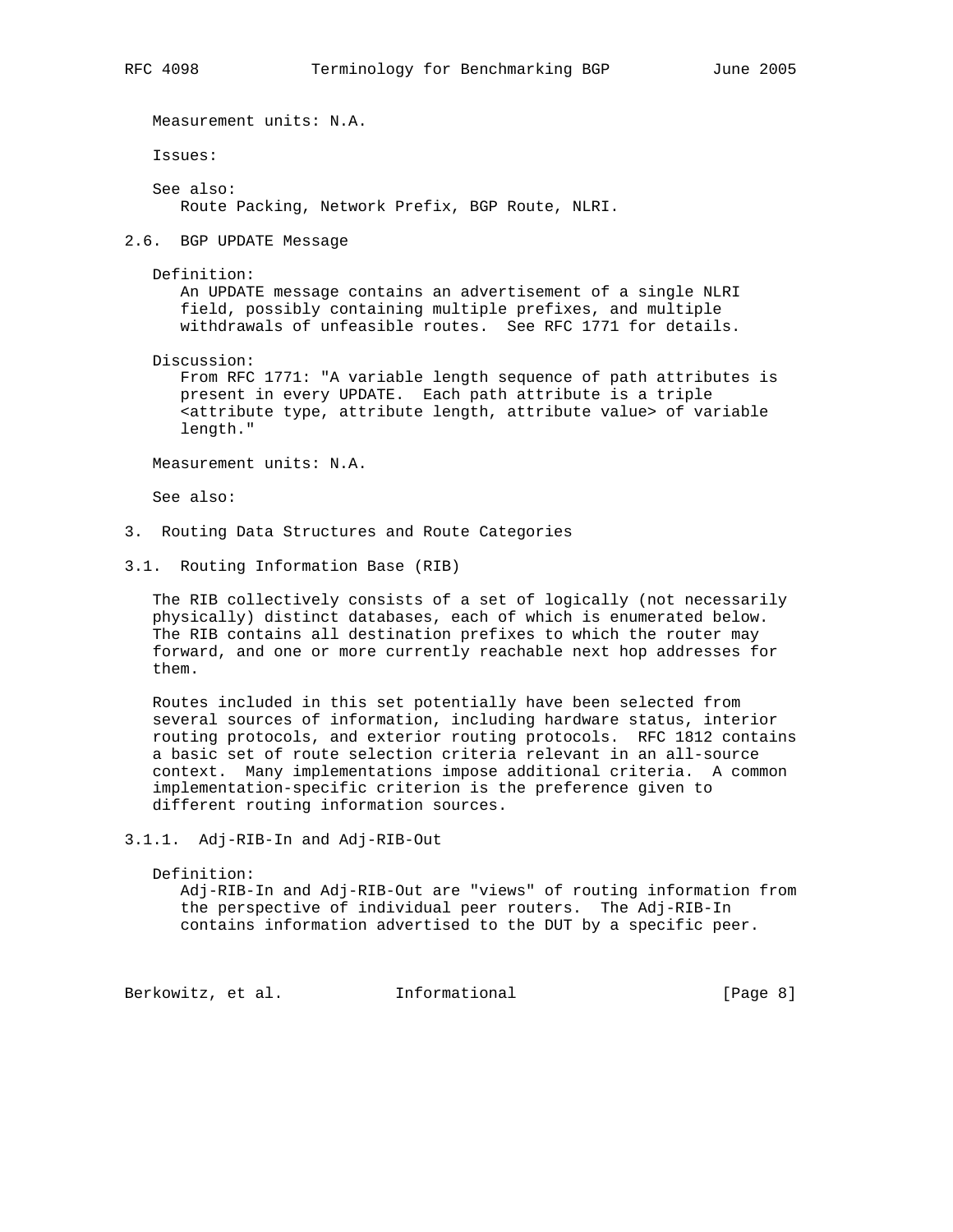The Adj-RIB-Out contains the information the DUT will advertise to the peer. See RFC 1771.

```
 Discussion:
```
Issues:

 Measurement units: Number of route instances.

 See also: Route, BGP Route, Route Instance, Loc-RIB, FIB.

3.1.2. Loc-RIB

Definition:

 The Loc-RIB contains the set of best routes selected from the various Adj-RIBs, after applying local policies and the BGP route selection algorithm.

Discussion:

 The separation implied among the various RIBs is logical. It does not necessarily follow that these RIBs are distinct and separate entities in any given implementation. Types of routes that need to be considered include internal BGP, external BGP, interface, static, and IGP routes.

Issues:

 Measurement units: Number of routes.

 See also: Route, BGP Route, Route Instance, Adj-RIB-In, Adj-RIB-Out, FIB.

3.2. Prefix Filtering

### Definition:

 Prefix Filtering is a technique for eliminating routes from consideration as candidates for entry into a RIB by matching the network prefix in a BGP Route against a list of network prefixes.

Discussion:

 A BGP Route is eliminated if, for any filter prefix from the list, the Route prefix length is equal to or longer than the filter prefix length and the most significant bits of the two prefixes

Berkowitz, et al. 1nformational [Page 9]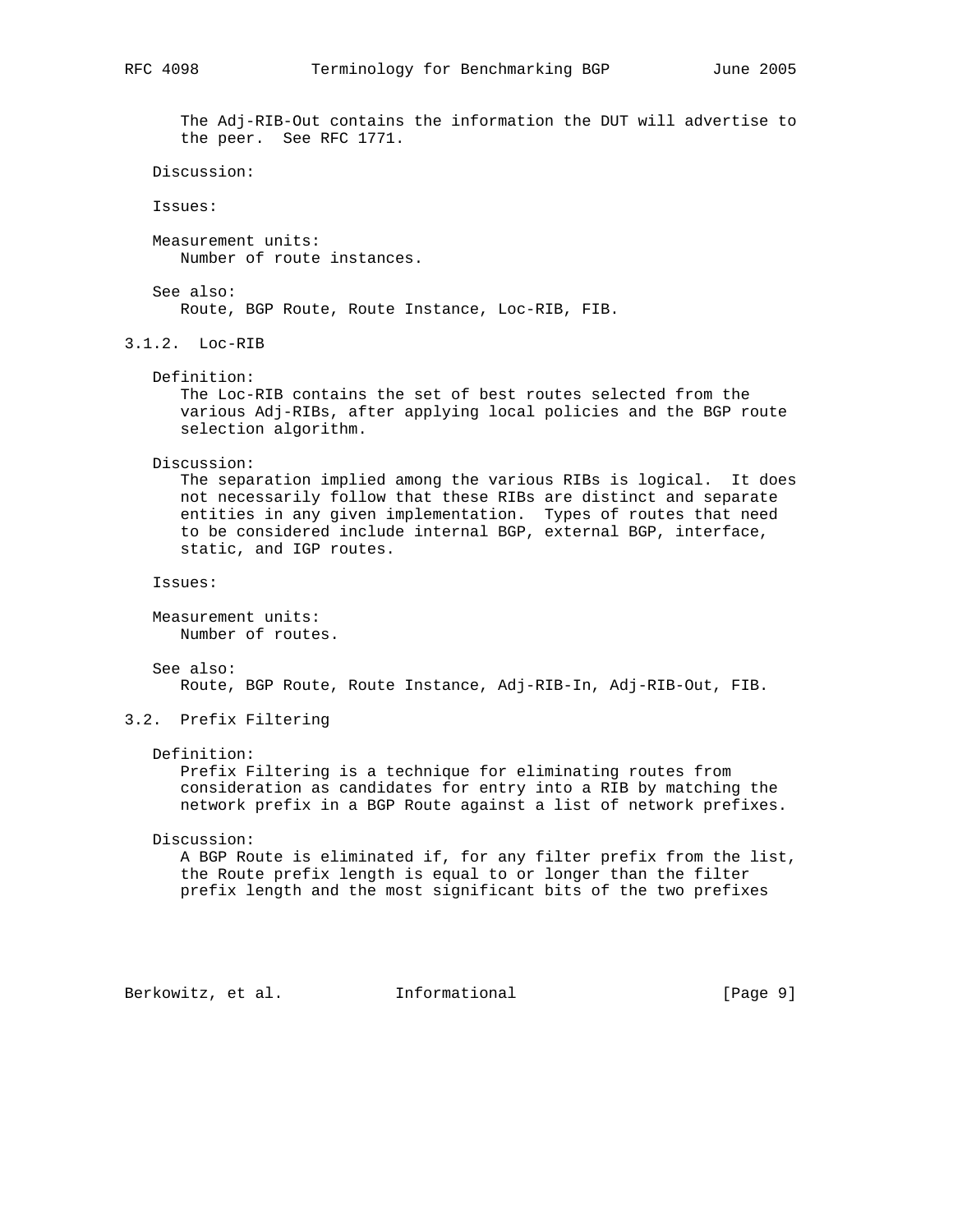match over the length of the filter prefix. See 'Cooperative Route Filtering Capability for BGP-4' [BGP-4] for examples of usage. Measurement units: Number of filter prefixes; lengths of prefixes. Issues: See also: BGP Route, Network Prefix, Network Prefix Length, Routing Policy, Routing Policy Information Base. 3.3. Routing Policy Definition: Routing Policy is "the ability to define conditions for accepting, rejecting, and modifying routes received in advertisements" [GLSSRY]. Discussion: RFC 1771 further constrains policy to be within the hop-by-hop routing paradigm. Policy is implemented using filters and associated policy actions such as Prefix Filtering. Many ASes formulate and document their policies using the Routing Policy Specification Language (RPSL) [RFC2622] and then automatically generate configurations for the BGP processes in their routers from the RPSL specifications. Measurement units: Number of policies; length of policies. Issues: See also: Routing Policy Information Base, Prefix Filtering. 3.4. Routing Policy Information Base Definition: A routing policy information base is the set of incoming and outgoing policies. Discussion: All references to the phase of the BGP selection process below are made with respect to RFC 1771 definition of these phases. Incoming policies are applied in Phase 1 of the BGP selection process to the Adj-RIB-In routes to set the metric for the Phase 2

Berkowitz, et al. Informational [Page 10]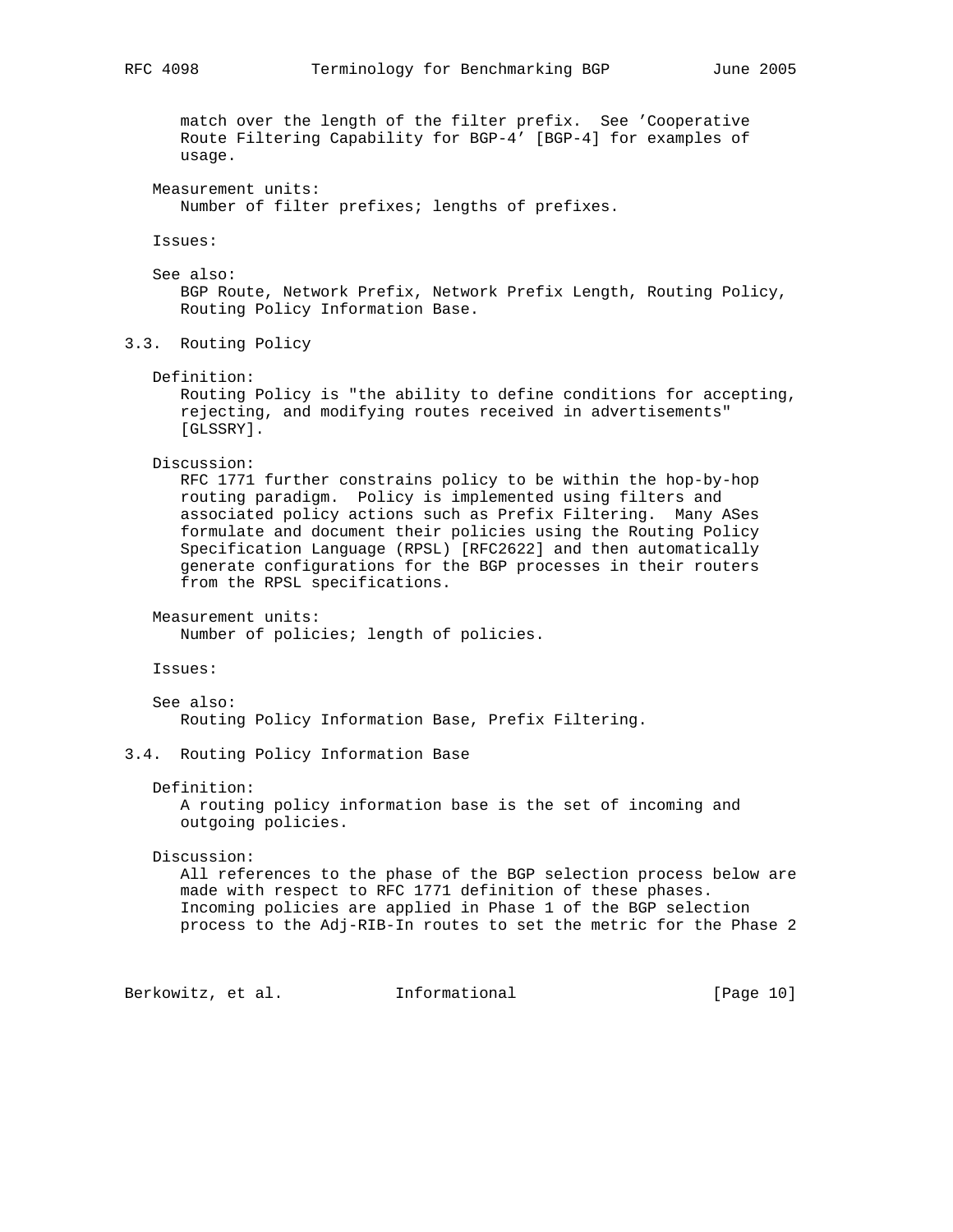decision process. Outgoing Policies are applied in Phase 3 of the BGP process to the Adj-RIB-Out routes preceding route (prefix and path attribute tuple) announcements to a specific peer. Policies in the Policy Information Base have matching and action conditions. Common information to match includes route prefixes, AS paths, communities, etc. The action on match may be to drop the update and not to pass it to the Loc-RIB, or to modify the update in some way, such as changing local preference (on input) or MED (on output), adding or deleting communities, prepending the current AS in the AS path, etc. The amount of policy processing (both in terms of route maps and filter/access lists) will impact the convergence time and properties of the distributed BGP algorithm. The amount of policy processing may vary from a simple policy that accepts all routes and sends them according to a complex policy with a substantial fraction of the prefixes being filtered by filter/access lists.

Measurement units:

Number and length of policies.

Issues:

See also:

3.5. Forwarding Information Base (FIB)

Definition:

 According to the definition in Appendix B of RIPE-37 [RIPE37]: "The table containing the information necessary to forward IP Datagrams is called the Forwarding Information Base. At minimum, this contains the interface identifier and next hop information for each reachable destination network prefix."

### Discussion:

 The forwarding information base describes a database indexing network prefixes versus router port identifiers. The forwarding information base is distinct from the "routing table" (the Routing Information Base or RIB), which holds all routing information received from routing peers. It is a data plane construct and is used for the forwarding of each packet. The Forwarding Information Base is generated from the RIB. For the purposes of this document, the FIB is effectively the subset of the RIB used by the forwarding plane to make per-packet forwarding decisions. Most current implementations have full, non-cached FIBs per router interface. All the route computation and convergence occurs before entries are downloaded into a FIB.

Berkowitz, et al. Informational [Page 11]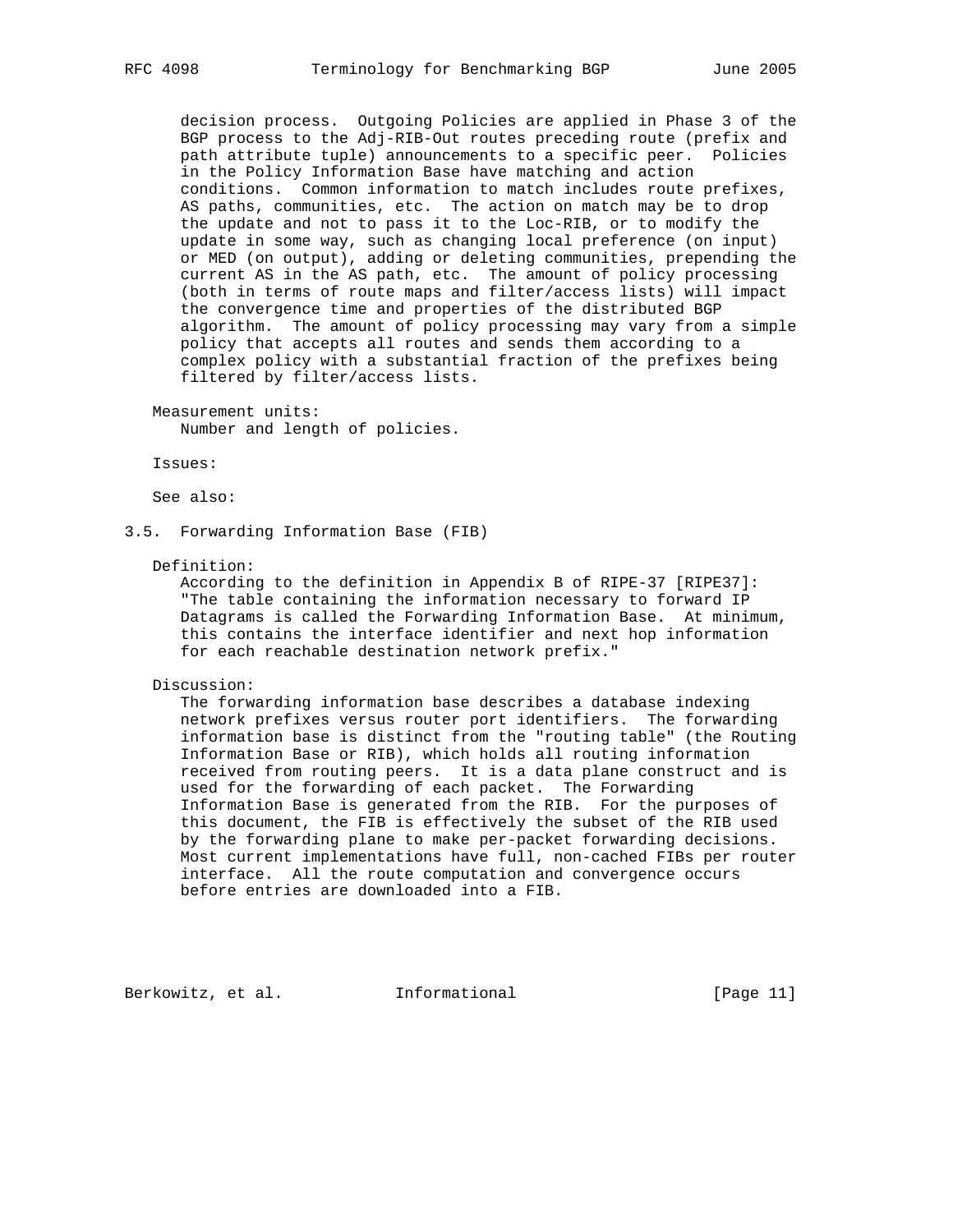Measurement units: N.A. Issues: See also: Route, RIB. 3.6. BGP Instance Definition: A BGP instance is a process with a single Loc-RIB. Discussion: For example, a BGP instance would run in routers or test equipment. A test generator acting as multiple peers will typically run more than one instance of BGP. A router would typically run a single instance. Measurement units: N.A. Issues: See also: 3.7. BGP Device Definition: A BGP device is a system that has one or more BGP instances running on it, each of which is responsible for executing the BGP state machine. Discussion: We have chosen to use "device" as the general case, to deal with the understood (e.g., [GLSSRY]) and yet-to-be-invented cases where the control processing may be separate from forwarding [RFC2918]. A BGP device may be a traditional router, a route server, a BGP aware traffic steering device, or a non-forwarding route reflector. BGP instances such as route reflectors or servers, for example, never forward traffic, so forwarding-based measurements would be meaningless for them. Measurement units: N.A. Issues: See also: Berkowitz, et al. Informational [Page 12]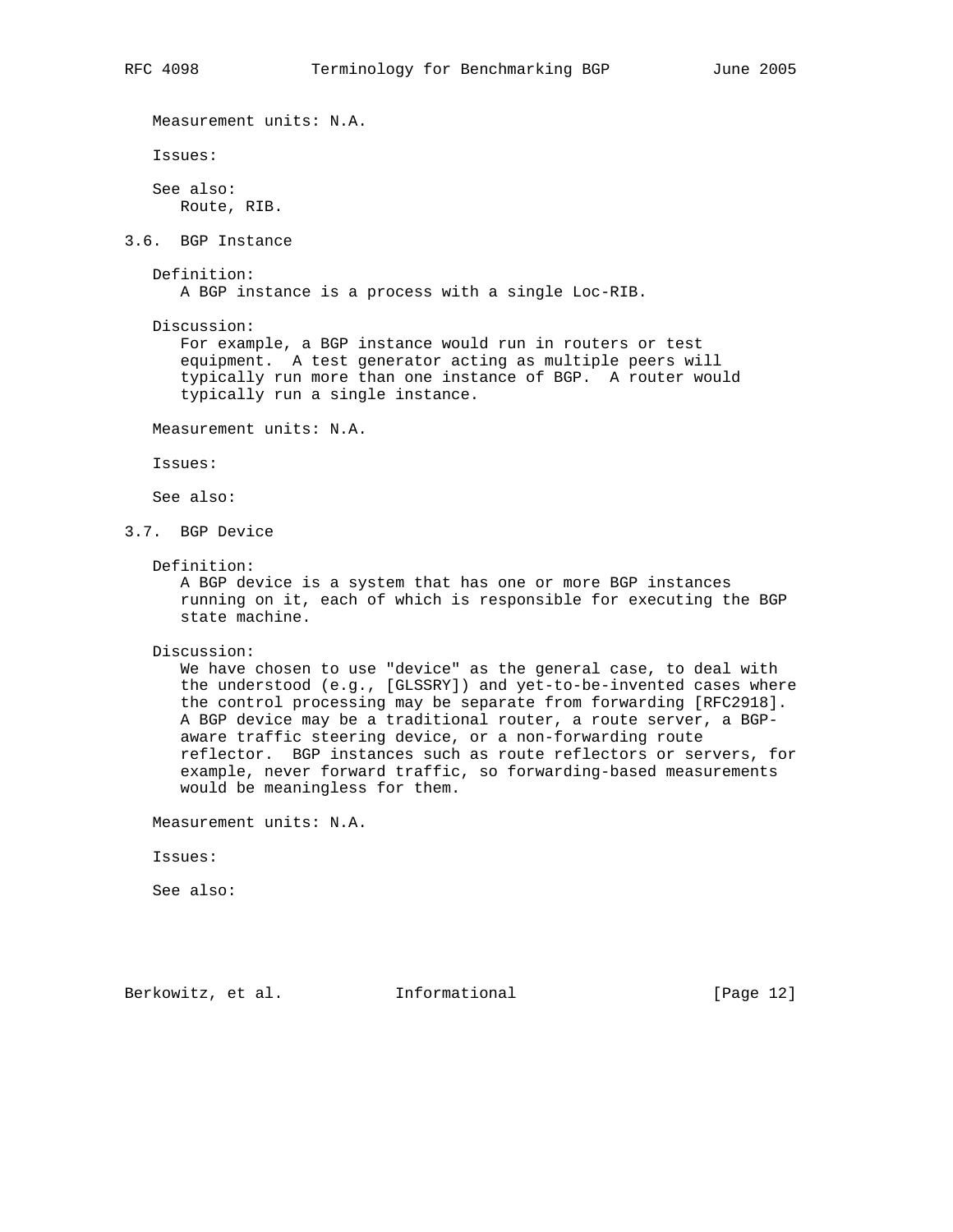3.8. BGP Session

Definition:

A BGP session is a session between two BGP instances.

Discussion:

Measurement units: N.A.

Issues:

See also:

3.9. Active BGP Session

Definition:

 An active BGP session is one that is in the established state. (See RFC 1771.)

Discussion:

Measurement units: N.A.

Issues:

See also:

- 3.10. BGP Peer
	- Definition:

 A BGP peer is another BGP instance to which the DUT is in the Established state. (See RFC 1771.)

Discussion:

 In the test scenarios for the methodology discussion that will follow this document, peers send BGP advertisements to the DUT and receive DUT-originated advertisements. We recommend that the peering relation be established before tests begin. It might also be interesting to measure the time required to reach the established state. This is a protocol-specific definition, not to be confused with another frequent usage, which refers to the business/economic definition for the exchange of routes without financial compensation. It is worth noting that a BGP peer, by this definition, is associated with a BGP peering session, and there may be more than one such active session on a router or on a tester. The peering sessions referred to here may exist between various classes of BGP routers (see Section 4.2).

Berkowitz, et al. Informational [Page 13]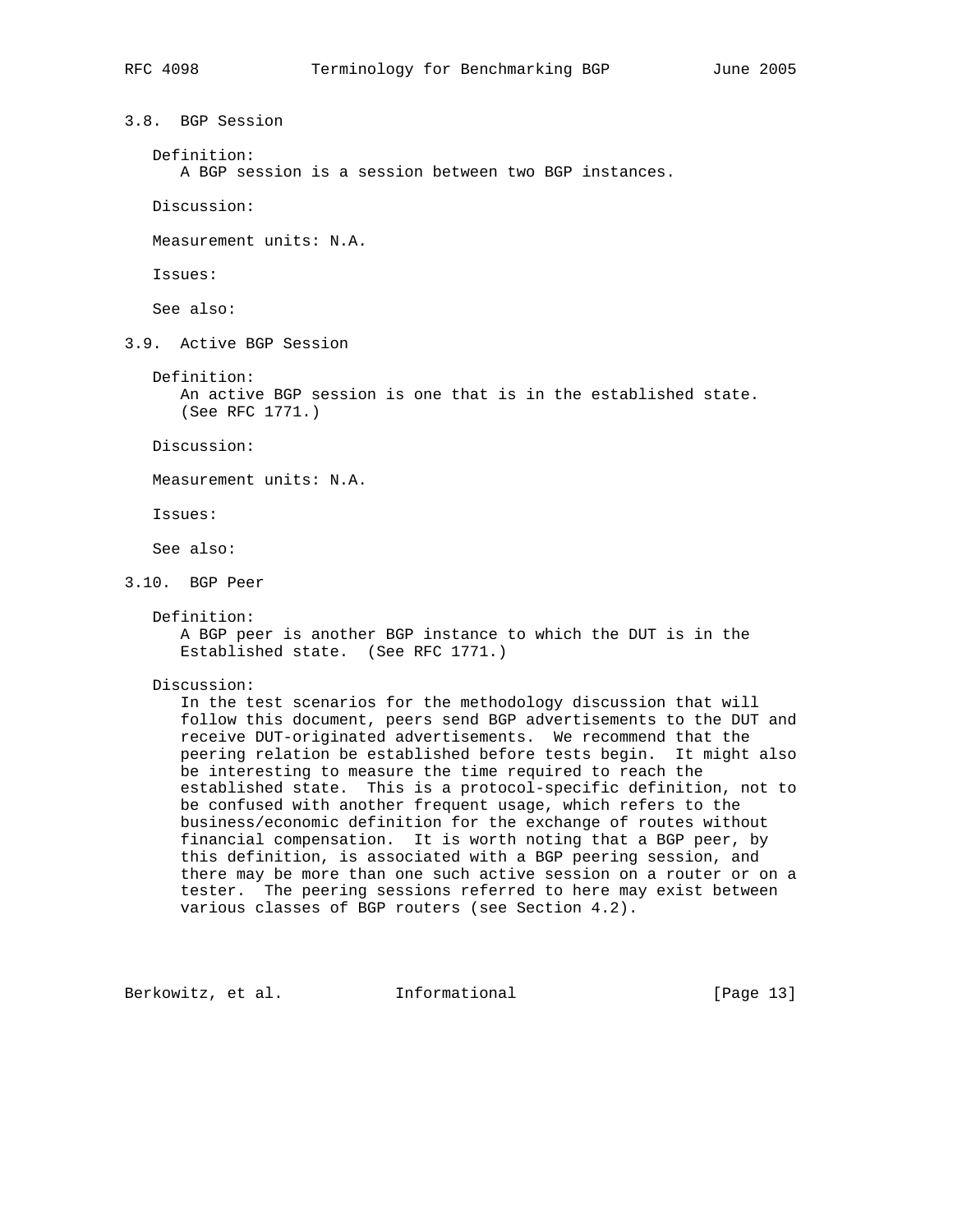Measurement units: Number of BGP peers.

Issues:

See also:

3.11. BGP Neighbor

Definition:

A BGP neighbor is a device that can be configured as a BGP peer.

Discussion:

Measurement units:

Issues:

See also:

3.12. MinRouteAdvertisementInterval (MRAI)

Definition:

 (Paraphrased from RFC 1771) The MRAI timer determines the minimum time between advertisements of routes to a particular destination (prefix) from a single BGP device. The timer is applied on a pre-prefix basis, although the timer is set on a per-BGP device basis.

Discussion:

 Given that a BGP instance may manage in excess of 100,000 routes, RFC 1771 allows for a degree of optimization in order to limit the number of timers needed. The MRAI does not apply to routes received from BGP speakers in the same AS or to explicit withdrawals. RFC 1771 also recommends that random jitter is applied to MRAI in an attempt to avoid synchronization effects between the BGP instances in a network. In this document, we define routing plane convergence by measuring from the time an NLRI is advertised to the DUT to the time it is advertised from the DUT. Clearly any delay inserted by the MRAI will have a significant effect on this measurement.

 Measurement units: Seconds.

Berkowitz, et al. 1nformational [Page 14]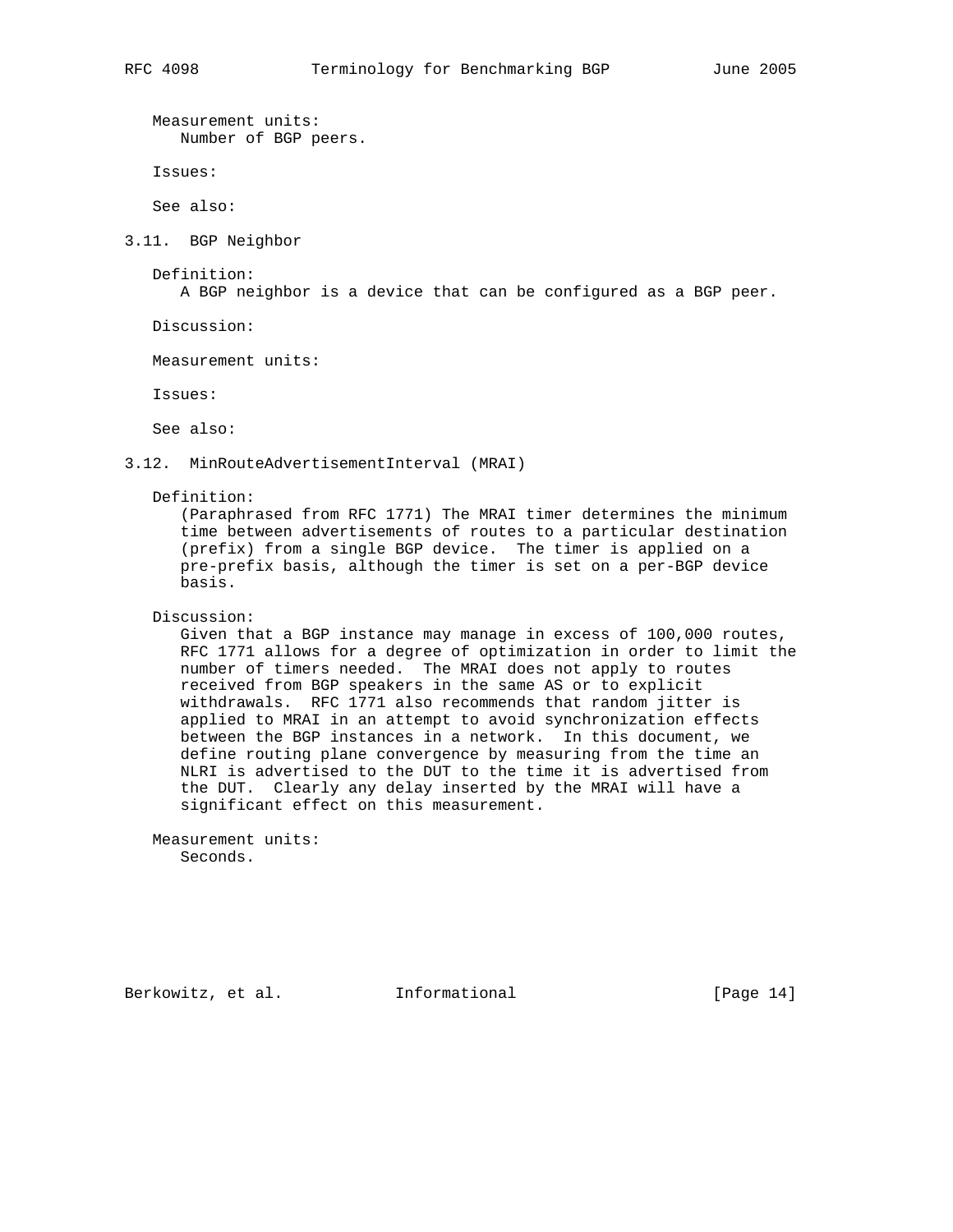```
 Issues:
```
 See also: NLRI, BGP Route.

3.13. MinASOriginationInterval (MAOI)

Definition:

 The MAOI specifies the minimum interval between advertisements of locally originated routes from this BGP instance.

 Discussion: Random jitter is applied to MAOI in an attempt to avoid synchronization effects between BGP instances in a network.

 Measurement units: Seconds.

Issues:

 It is not known what, if any, relationship exists between the settings of MRAI and MAOI.

 See also: MRAI, BGP Route.

3.14. Active Route

 Definition: Route for which there is a FIB entry corresponding to a RIB entry.

Discussion:

 Measurement units: Number of routes.

Issues:

 See also: RIB.

3.15. Unique Route

 Definition: A unique route is a prefix for which there is just one route instance across all Adj-Ribs-In.

Berkowitz, et al. Informational [Page 15]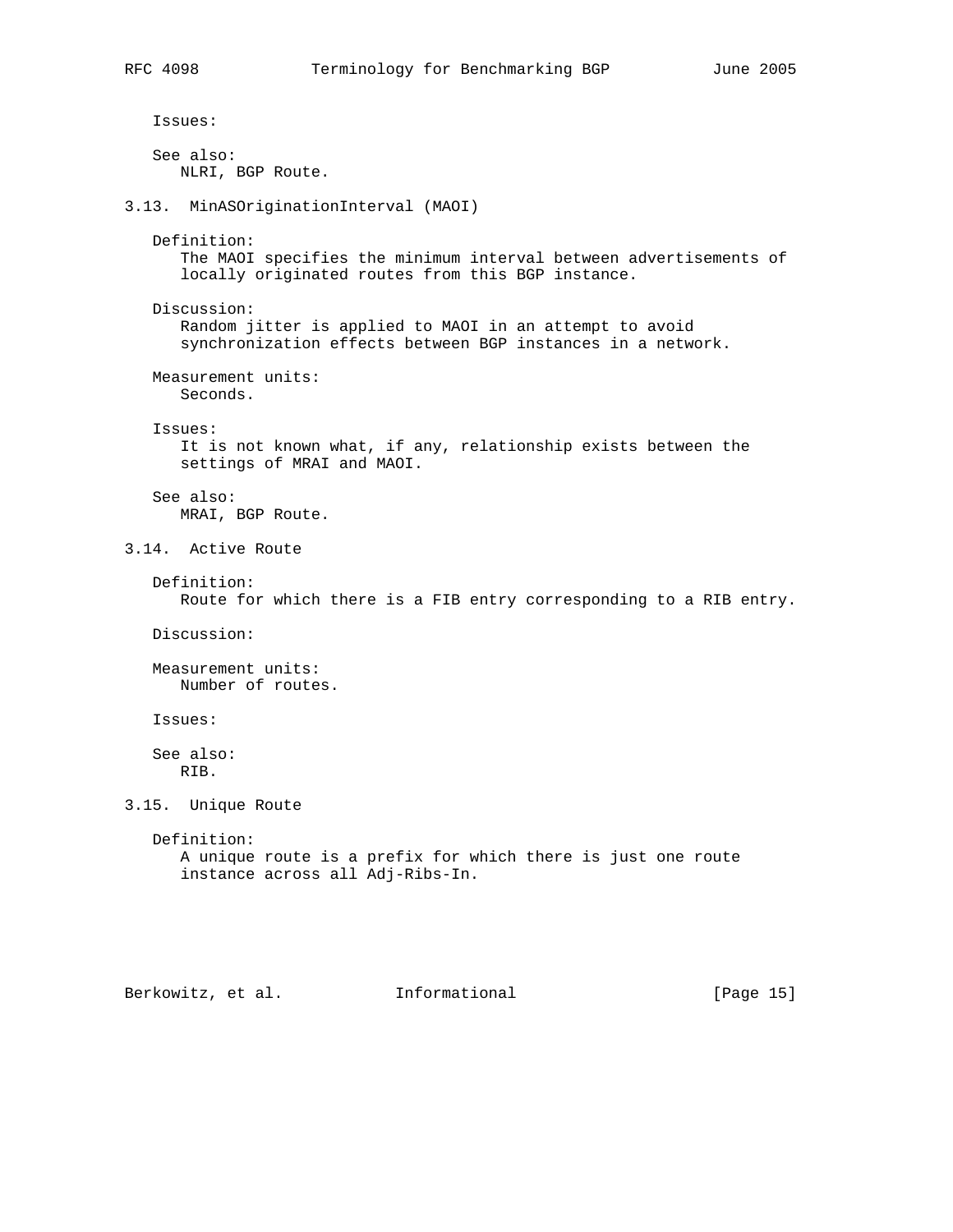```
 Discussion:
   Measurement units: N.A.
   Issues:
   See also:
      Route, Route Instance.
3.16. Non-Unique Route
   Definition:
      A non-unique route is a prefix for which there is at least one
       other route in a set including more than one Adj-RIB-In.
   Discussion:
   Measurement units: N.A.
   Issues:
   See also:
      Route, Route Instance, Unique Active Route.
3.17. Route Instance
   Definition:
       A route instance is one of several possible occurrences of a route
       for a particular prefix.
   Discussion:
     When a router has multiple peers from which it accepts routes,
       routes to the same prefix may be received from several peers.
      This is then an example of multiple route instances. Each route
       instance is associated with a specific peer. The BGP algorithm
       that arbitrates between the available candidate route instances
      may reject a specific route instance due to local policy.
   Measurement units:
      Number of route instances.
    Issues:
      The number of route instances in the Adj-RIB-In bases will vary
      based on the function to be performed by a router. An inter-
      provider border router, located in the default-free zone (see
       Section 4.1.4), will likely receive more route instances than a
      provider edge router, located closer to the end-users of the
      network.
Berkowitz, et al.         Informational           [Page 16]
```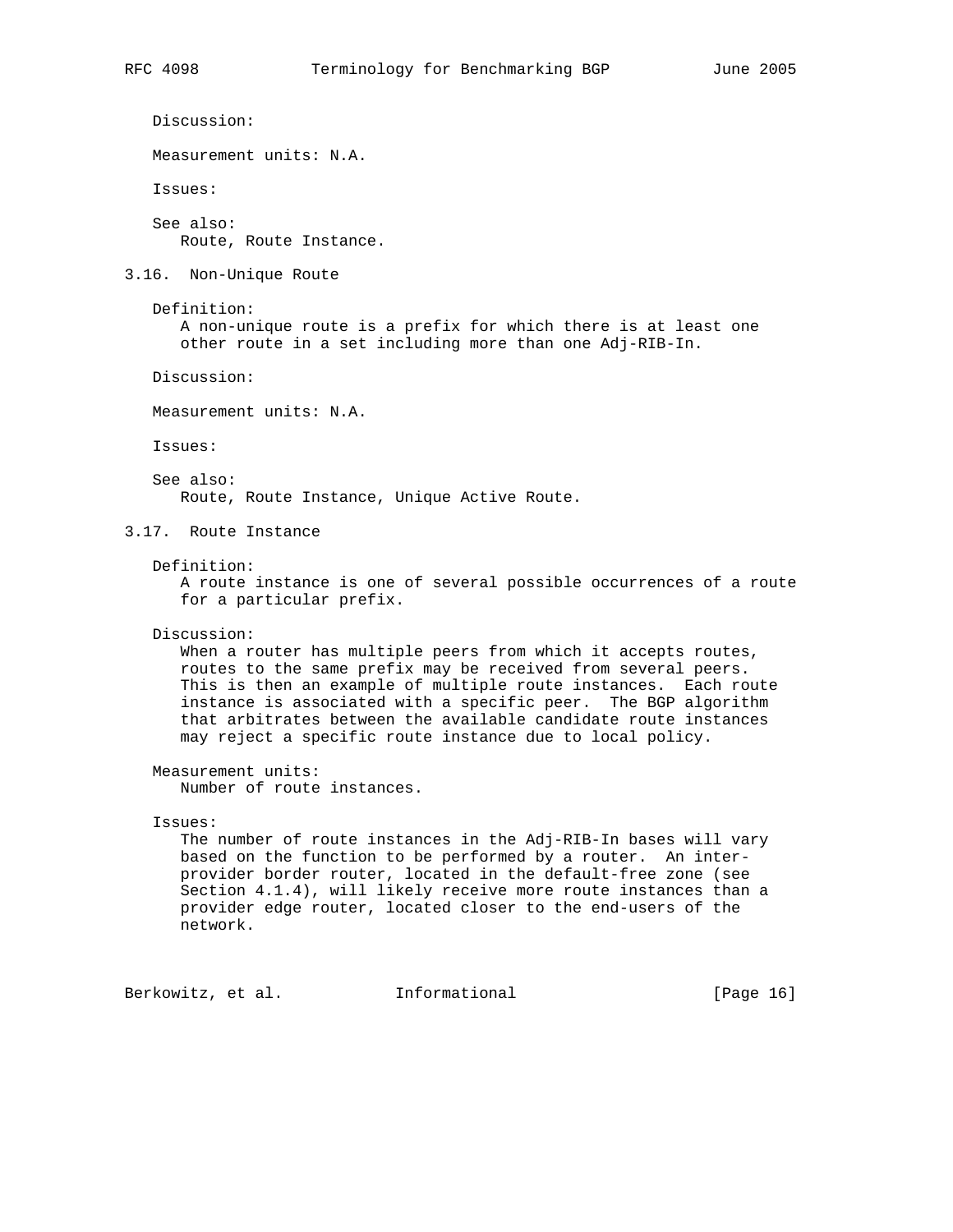See also:

4. Constituent Elements of a Router or Network of Routers

 Many terms included in this list of definitions were originally described in previous standards or papers. They are included here because of their pertinence to this discussion. Where relevant, reference is made to these sources. An effort has been made to keep this list complete with regard to the necessary concepts without over-definition.

4.1. Default Route, Default-Free Table, and Full Table

 An individual router's routing table may not necessarily contain a default route. Not having a default route, however, is not synonymous with having a full default-free table (DFT). Also, a router that has a full set of routes as in a DFT, but that also has a 'discard' rule for a default route would not be considered default free.

 Note that in this section the references to number of routes are to routes installed in the loc-RIB, which are therefore unique routes, not route instances. Also note that the total number of route instances may be 4 to 10 times the number of routes.

```
4.1.1. Default Route
```
### Definition:

 A default route can match any destination address. If a router does not have a more specific route for a particular packet's destination address, it forwards this packet to the next hop in the default route entry, provided that its Forwarding Table (Forwarding Information Base, or FIB, contains one). The notation for a default route for IPv4 is 0.0.0.0/0 and for IPv6 it is 0:0:0:0:0:0:0:0 or ::/0.

Discussion:

Measurement units: N.A.

Issues:

 See also: Default-Free Routing Table, Route, Route Instance.

Berkowitz, et al. Informational [Page 17]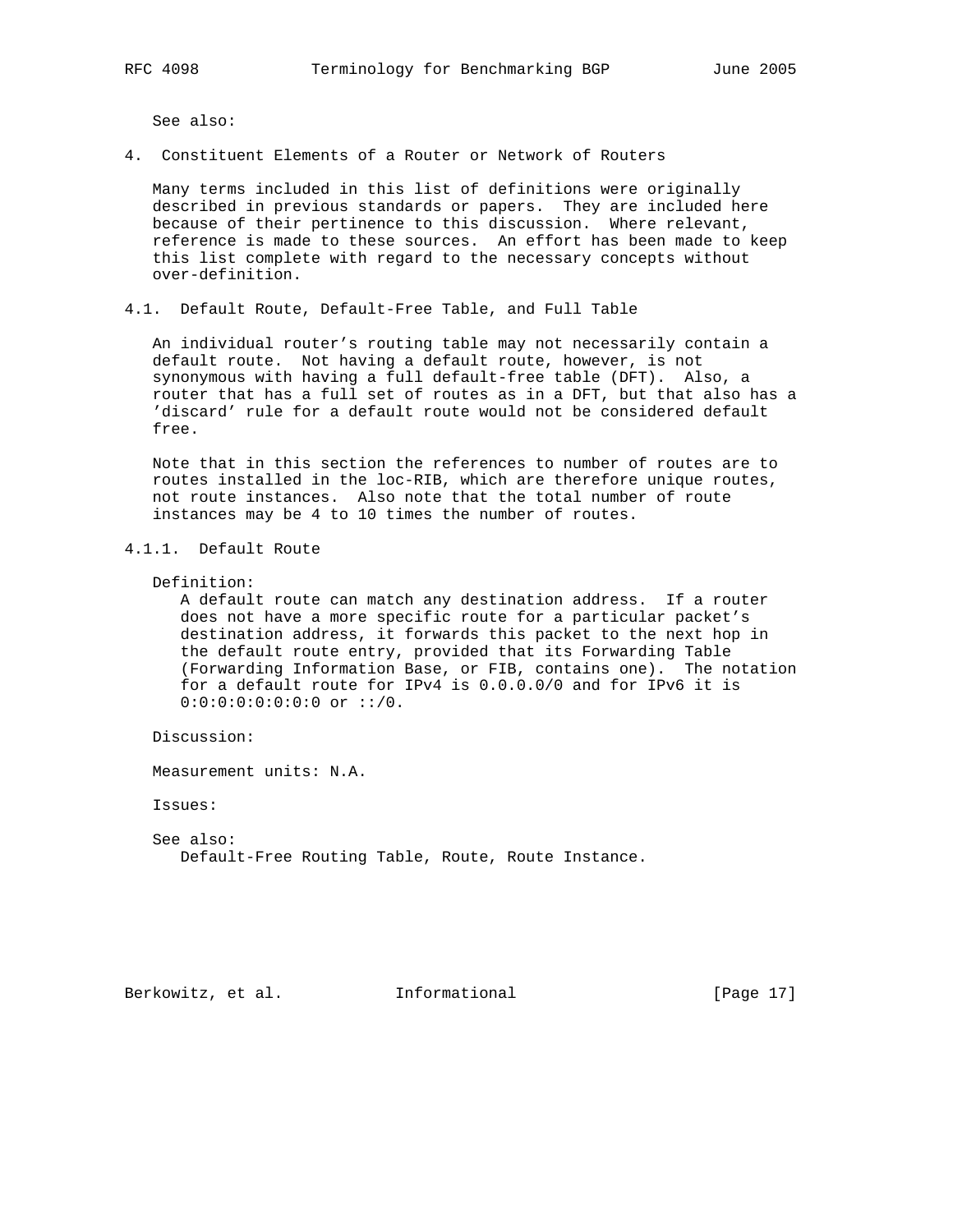4.1.2. Default-Free Routing Table

### Definition:

 A default-free routing table has no default routes and is typically seen in routers in the core or top tier of routers in the network.

Discussion:

 The term originates from the concept that routers at the core or top tier of the Internet will not be configured with a default route (Notation in IPv4 0.0.0.0/0 and in IPv6 0:0:0:0:0:0:0:0 or ::/0). Thus they will forward every packet to a specific next hop based on the longest match between the destination IP address and the routes in the forwarding table.

 Default-free routing table size is commonly used as an indicator of the magnitude of reachable Internet address space. However, default-free routing tables may also include routes internal to the router's AS.

 Measurement units: The number of routes.

 See also: Full Default-Free Table, Default Route.

# 4.1.3. Full Default-Free Table

### Definition:

 A full default-free table is the union of all sets of BGP routes taken from all the default-free BGP routing tables collectively announced by the complete set of autonomous systems making up the public Internet. Due to the dynamic nature of the Internet, the exact size and composition of this table may vary slightly depending on where and when it is observed.

Discussion:

 It is generally accepted that a full table, in this usage, does not contain the infrastructure routes or individual sub-aggregates of routes that are otherwise aggregated by the provider before announcement to other autonomous systems.

 Measurement units: Number of routes.

Issues:

 The full default-free routing table is not the same as the union of all reachable unicast addresses. The table simply does not

Berkowitz, et al. **Informational** [Page 18]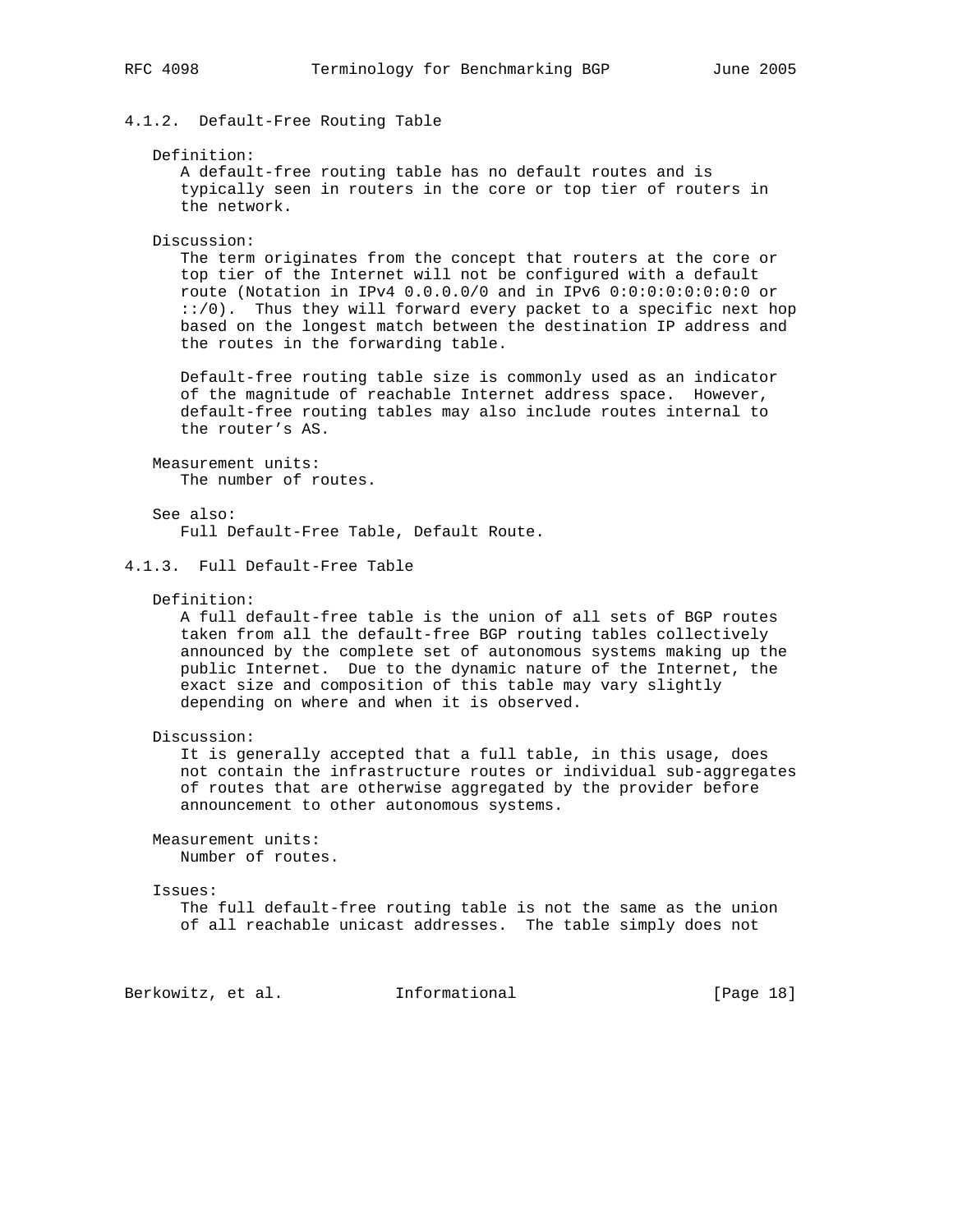contain the default prefix (0/0) and does contain the union of all sets of BGP routes from default-free BGP routing tables.

 See also: Routes, Route Instances, Default Route.

4.1.4. Default-Free Zone

Definition:

 The default-free zone is the part of the Internet backbone that does not have a default route.

Discussion:

Measurement units:

Issues:

 See also: Default Route.

4.1.5. Full Provider-Internal Table

Definition:

 A full provider-internal table is a superset of the full routing table that contains infrastructure and non-aggregated routes.

Discussion:

 Experience has shown that this table might contain 1.3 to 1.5 times the number of routes in the externally visible full table. Tables of this size, therefore, are a real-world requirement for key internal provider routers.

 Measurement units: Number of routes.

Issues:

 See also: Routes, Route Instances, Default Route.

4.2. Classes of BGP-Speaking Routers

 A given router may perform more than one of the following functions, based on its logical location in the network.

Berkowitz, et al. Informational [Page 19]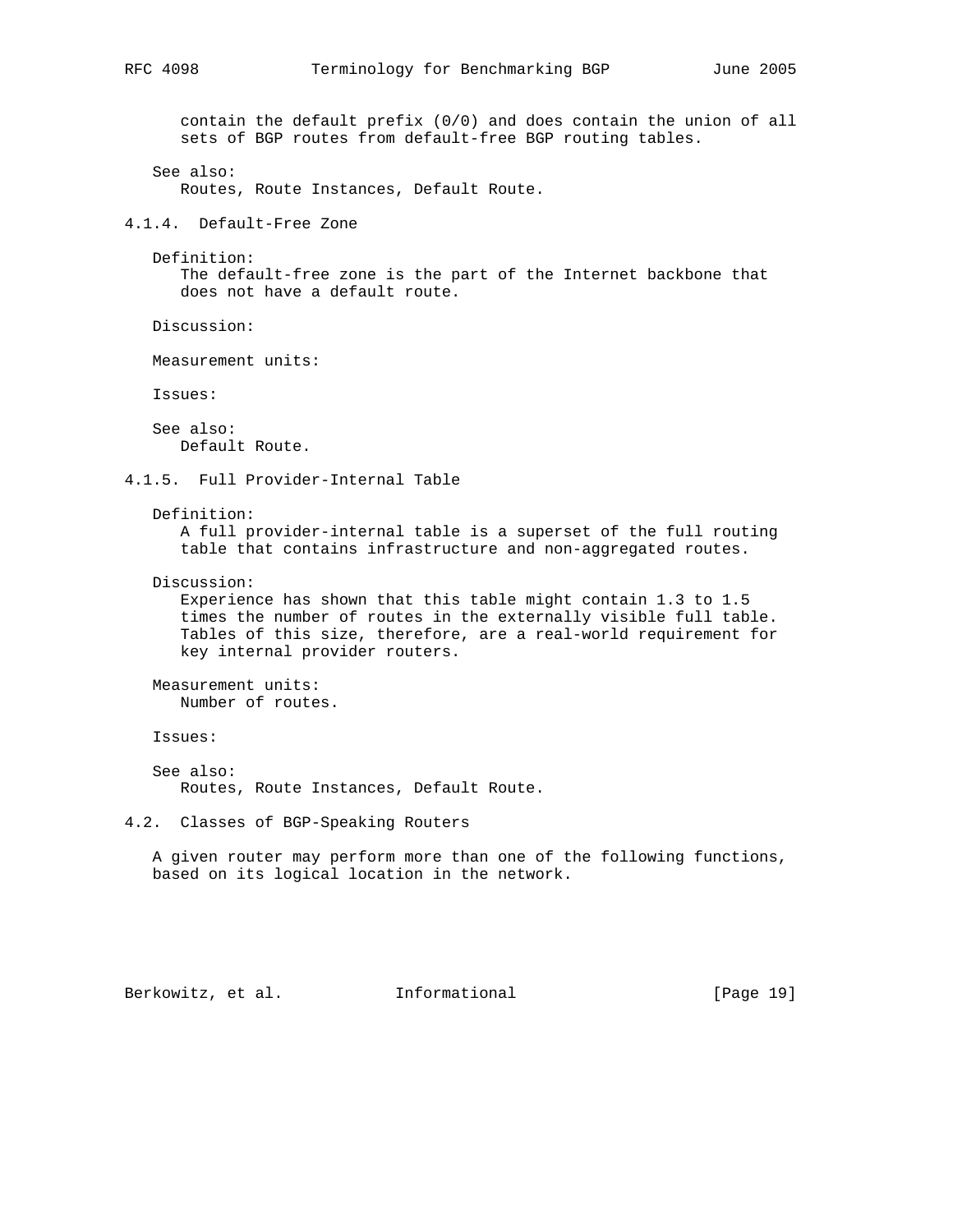# 4.2.1. Provider Edge Router

### Definition:

 A provider edge router is a router at the edge of a provider's network that speaks eBGP to a BGP speaker in another AS.

Discussion:

 The traffic that transits this router may be destined to or may originate from non-adjacent autonomous systems. In particular, the MED values used in the Provider Edge Router would not be visible in the non-adjacent autonomous systems. Such a router will always speak eBGP and may speak iBGP.

Measurement units:

Issues:

See also:

4.2.2. Subscriber Edge Router

### Definition:

 A subscriber edge router is router at the edge of the subscriber's network that speaks eBGP to its provider's AS(s).

Discussion:

 The router belongs to an end user organization that may be multi homed, and that carries traffic only to and from that end user AS. Such a router will always speak eBGP and may speak iBGP.

Measurement units:

Issues:

 This definition of an enterprise border router (which is what most Subscriber Edge Routers are) is practical rather than rigorous. It is meant to draw attention to the reality that many enterprises may need a BGP speaker that advertises their own routes and accepts either default alone or partial routes. In such cases, they may be interested in benchmarks that use a partial routing table, to see whether a smaller control plane processor will meet their needs.

See also:

Berkowitz, et al. **Informational** [Page 20]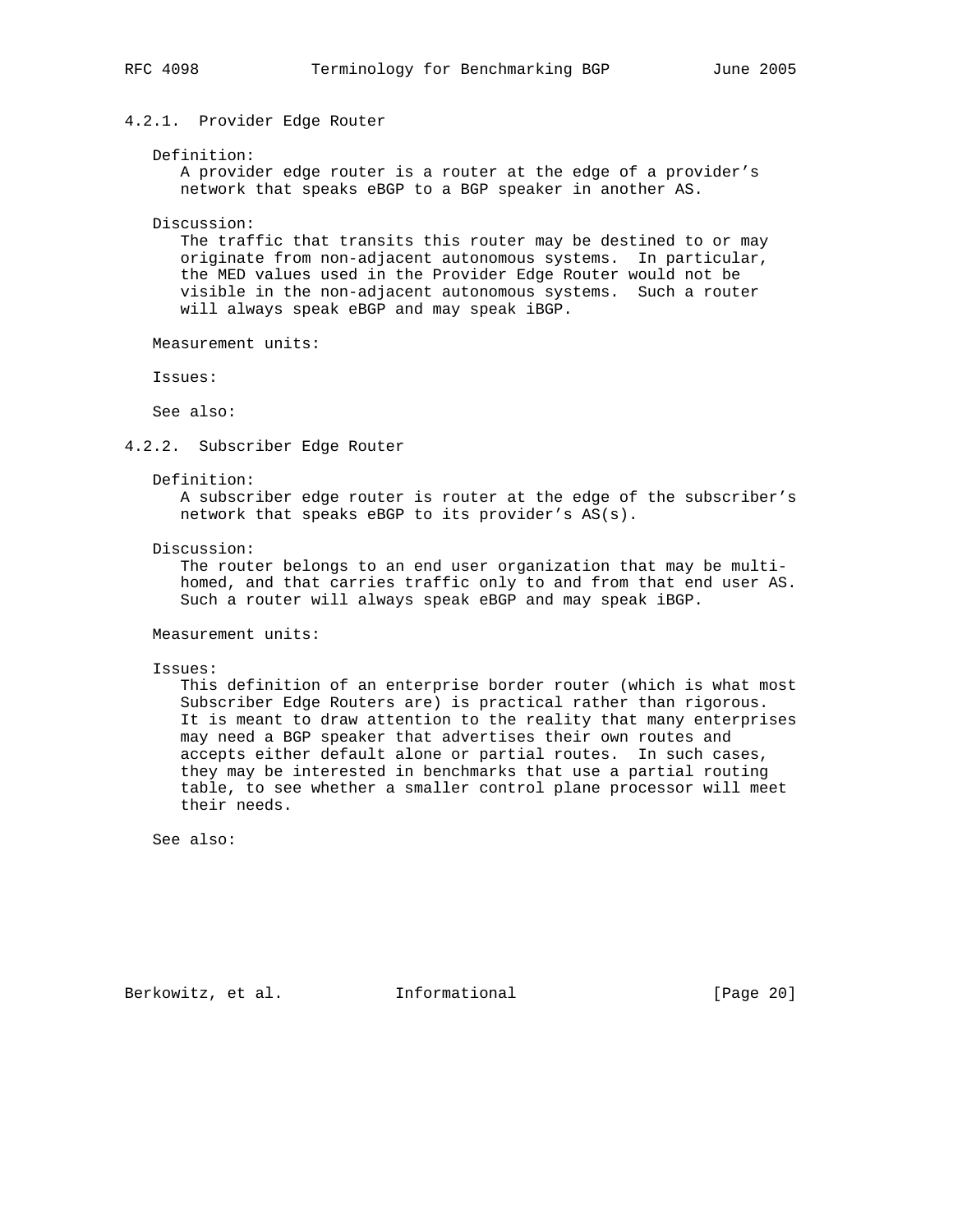# 4.2.3. Inter-provider Border Router

### Definition:

 An inter-provider border router is a BGP speaking router that maintains BGP sessions with other BGP speaking routers in other providers' ASes.

Discussion:

 Traffic transiting this router may be originated in or destined for another AS that has no direct connectivity with this provider's AS. Such a router will always speak eBGP and may speak iBGP.

Measurement units:

Issues:

See also:

4.2.4. Core Router

Definition:

 An core router is a provider router internal to the provider's net, speaking iBGP to that provider's edge routers, other intra provider core routers, or the provider's inter-provider border routers.

Discussion:

Such a router will always speak iBGP and may speak eBGP.

Measurement units:

Issues:

 By this definition, the DUTs that are eBGP routers aren't core routers.

See also: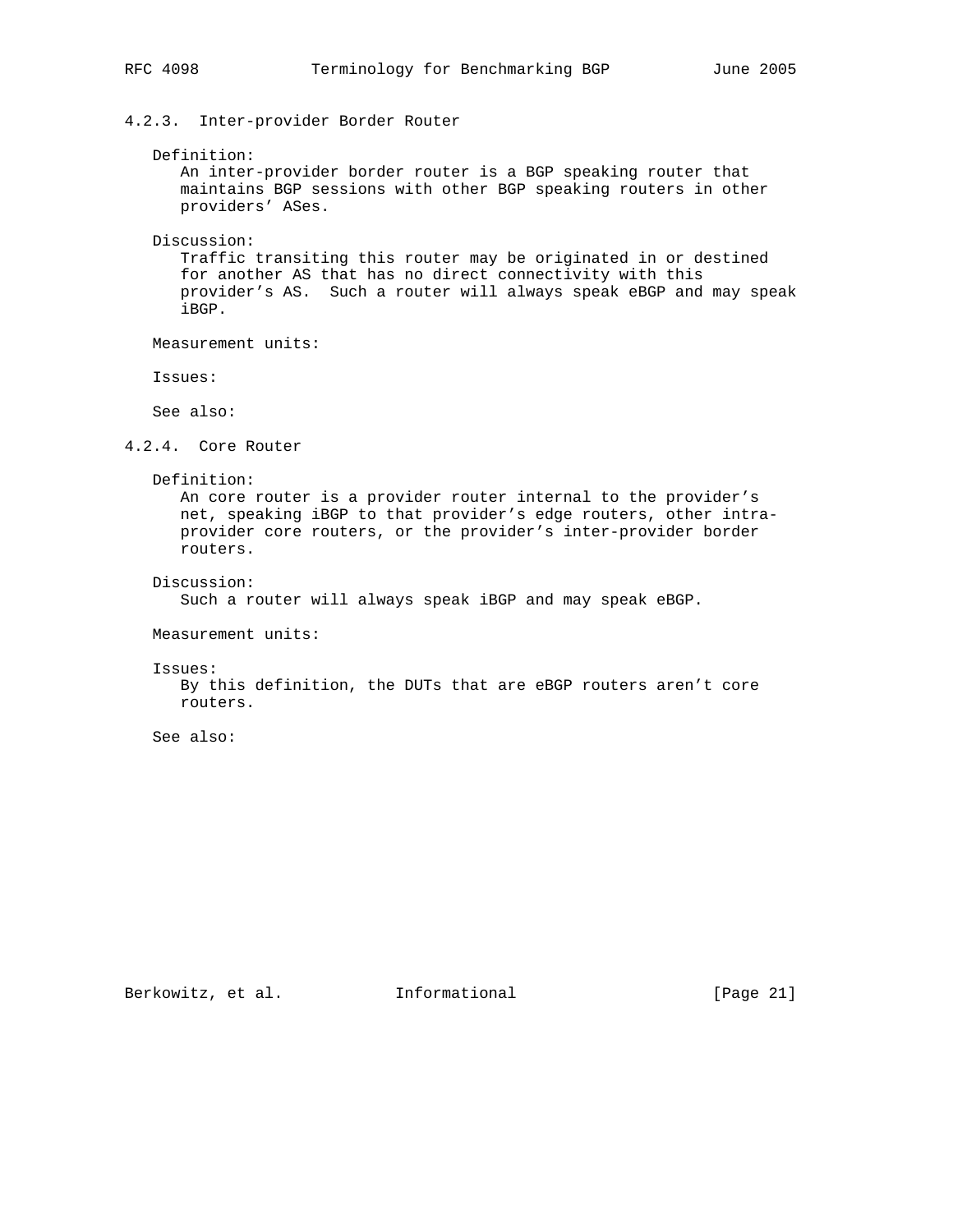### 5. Characterization of Sets of Update Messages

 This section contains a sequence of definitions that build up to the definition of an update train. The packet train concept was originally introduced by Jain and Routhier [PKTTRAIN]. It is here adapted to refer to a train of packets of interest in BGP performance testing.

 This is a formalization of the sort of test stimulus that is expected as input to a DUT running BGP. This data could be a well characterized, ordered, and timed set of hand-crafted BGP UPDATE packets. It could just as well be a set of BGP UPDATE packets that have been captured from a live router.

 Characterization of route mixtures and update trains is an open area of research. The particular question of interest for this work is the identification of suitable update trains, modeled on or taken from live traces that reflect realistic sequences of UPDATEs and their contents.

### 5.1. Route Packing

### Definition:

 Route packing is the number of route prefixes accommodated in a single Routing Protocol UPDATE Message, either as updates (additions or modifications) or as withdrawals.

Discussion:

 In general, a routing protocol update may contain more than one prefix. In BGP, a single UPDATE may contain two sets of multiple network prefixes: one set of additions and updates with identical attributes (the NLRI) and one set of unfeasible routes to be withdrawn.

Measurement units:

Number of prefixes.

Issues:

 See also: Route, BGP Route, Route Instance, Update Train, NLRI.

Berkowitz, et al. Informational [Page 22]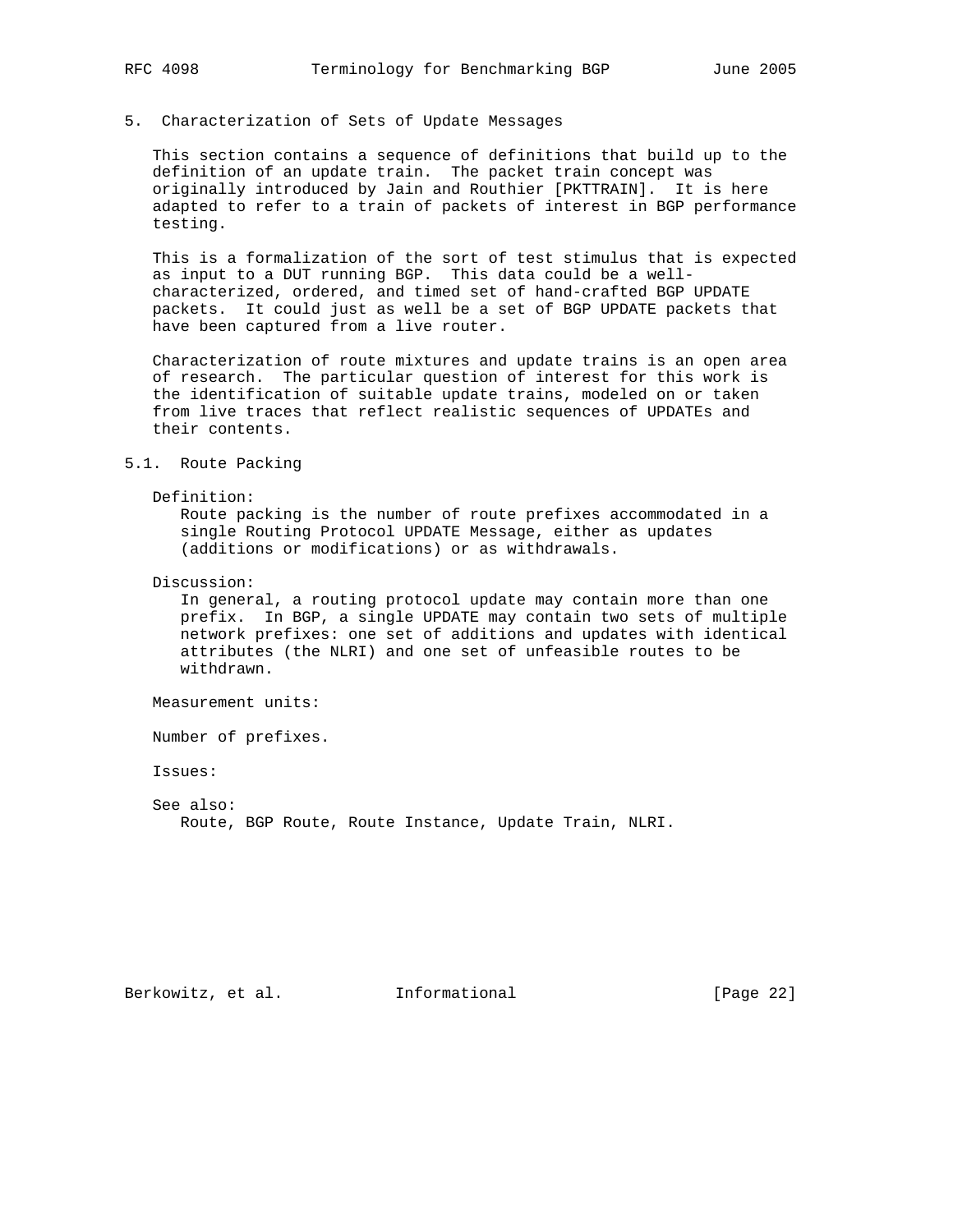# 5.2. Route Mixture

### Definition:

A route mixture is the demographics of a set of routes.

Discussion:

 A route mixture is the input data for the benchmark. The particular route mixture used as input must be selected to suit the question being asked of the benchmark. Data containing simple route mixtures might be suitable to test the performance limits of the BGP device. Using live data or input that simulates live data will improve understanding of how the BGP device will operate in a live network. The data for this kind of test must be route mixtures that model the patterns of arriving control traffic in the live Internet. To accomplish this kind of modeling, it is necessary to identify the key parameters that characterize a live Internet route mixture. The parameters and how they interact is an open research problem. However, we identify the following as affecting the route mixture:

- \* Path length distribution
- \* Attribute distribution
- \* Prefix length distribution
- \* Packet packing
- \* Probability density function of inter-arrival times of UPDATES

 Each of the items above is more complex than a single number. For example, one could consider the distribution of prefixes by AS or by length.

 Measurement units: Probability density functions.

Issues:

 See also: NLRI, RIB.

Berkowitz, et al. Informational [Page 23]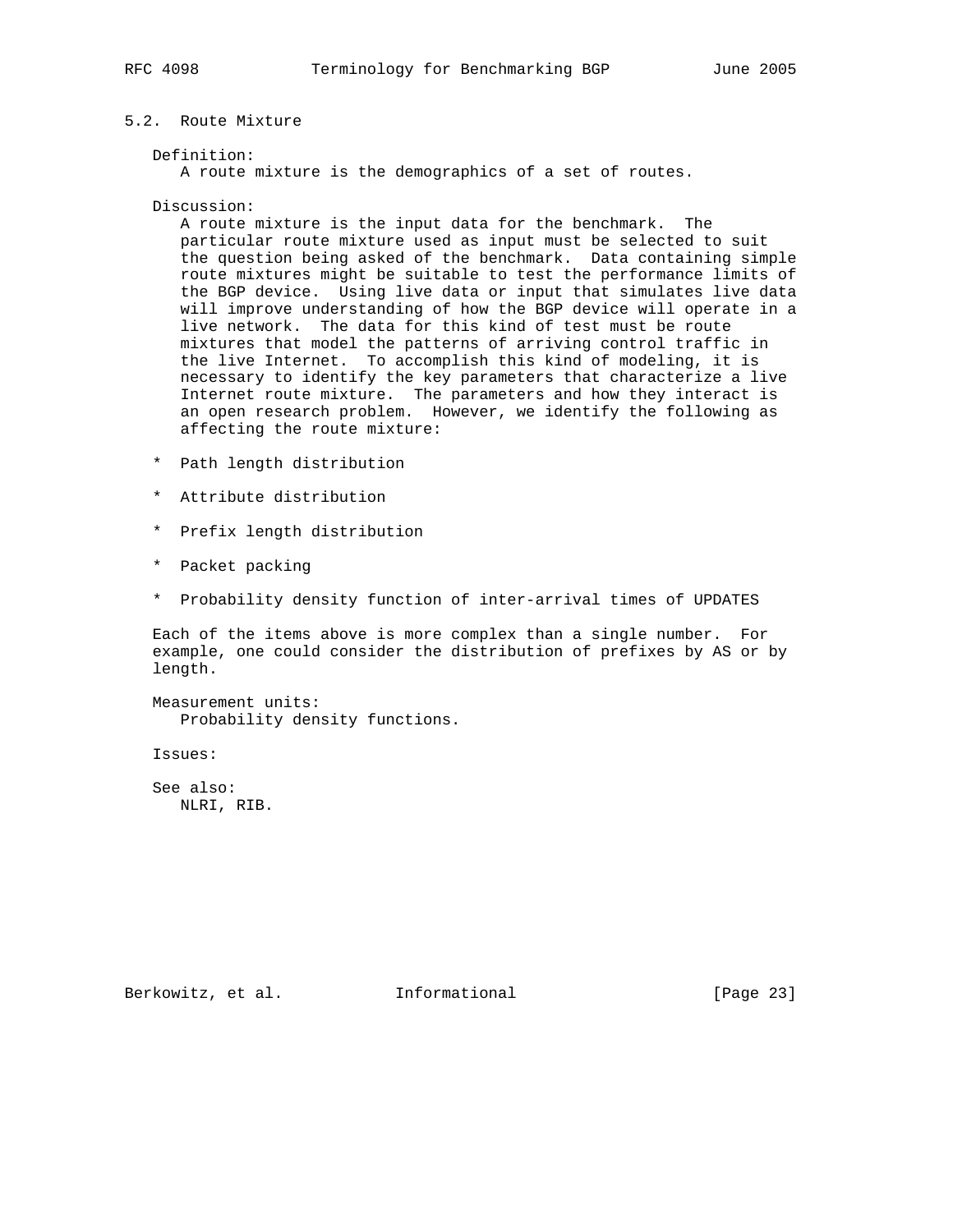# 5.3. Update Train

### Definition:

 An update train is a set of Routing Protocol UPDATE messages sent by a router to a BGP peer.

Discussion:

 The arrival pattern of UPDATEs can be influenced by many things, including TCP parameters, hold-down timers, upstream processing, a peer coming up, or multiple peers sending at the same time. Network conditions such as a local or remote peer flapping a link can also affect the arrival pattern.

Measurement units:

 Probability density function for the inter-arrival times of UPDATE packets in the train.

## Issues:

 Characterizing the profiles of real-world UPDATE trains is a matter for future research. In order to generate realistic UPDATE trains as test stimuli, a formal mathematical scheme or a proven heuristic is needed to drive the selection of prefixes. Whatever mechanism is selected, it must generate update trains that have similar characteristics to those measured in live networks.

# See also:

Route Mixture, MRAI, MAOI.

## 5.4. Randomness in Update Trains

 As we have seen from the previous sections, an update train used as a test stimulus has a considerable number of parameters that can be varied, to a greater or lesser extent, randomly and independently.

A random update train will contain a route mixture randomized across:

- \* NLRIs
- \* updates and withdrawals
- \* prefixes
- \* inter-arrival times of the UPDATEs and possibly across other variables.

 This is intended to simulate the unpredictable asynchronous nature of the network, whereby UPDATE packets may have arbitrary contents and be delivered at random times.

Berkowitz, et al. **Informational** [Page 24]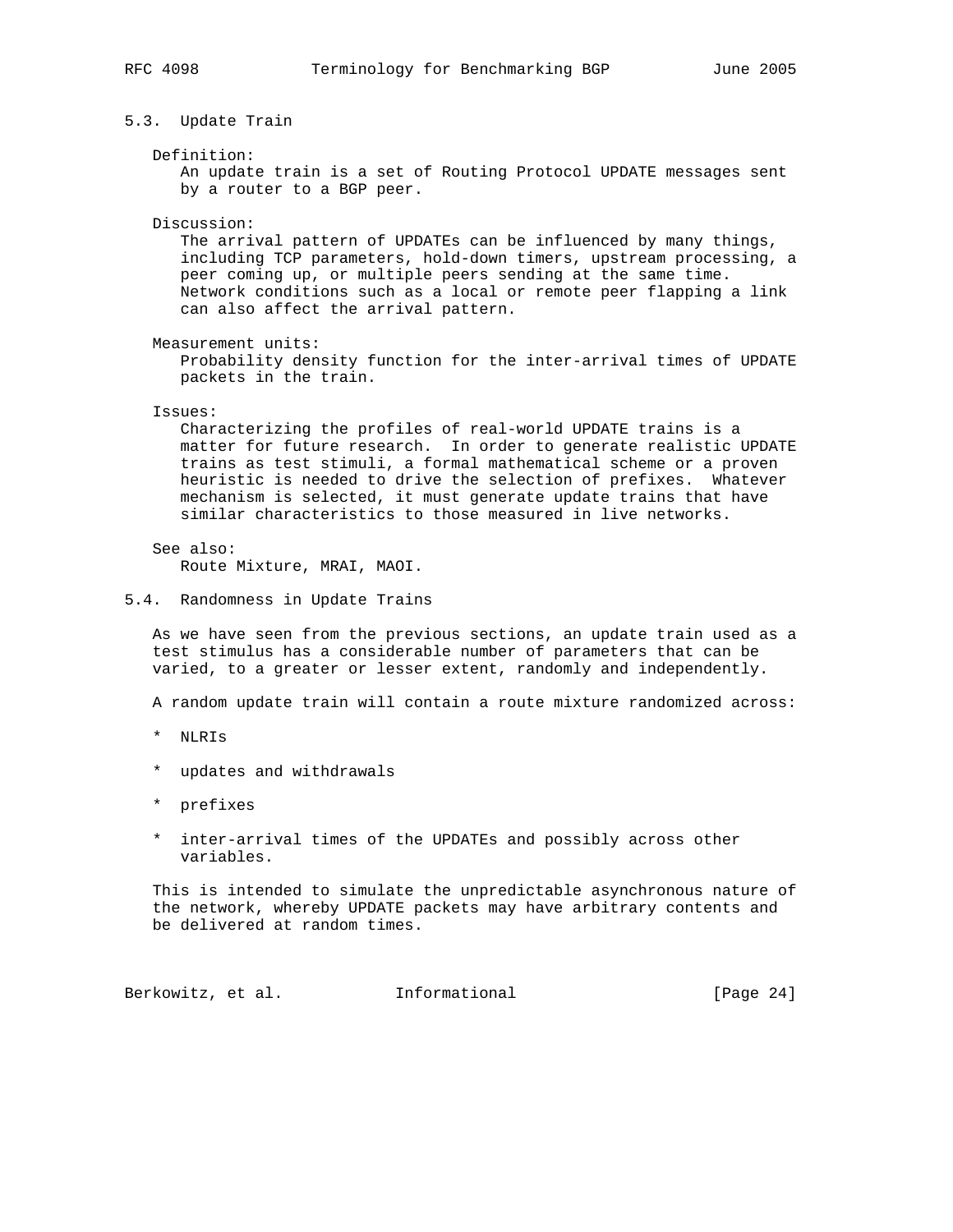It is important that the data set be randomized sufficiently to avoid favoring one vendor's implementation over another's. Specifically, the distribution of prefixes could be structured to favor the internal organization of the routes in a particular vendor's databases. This is to be avoided.

5.5. Route Flap

 Definition: A route flap is a change of state (withdrawal, announcement, attribute change) for a route.

Discussion:

 Route flapping can be considered a special and pathological case of update trains. A practical interpretation of what may be considered excessively rapid is the RIPE 229 [RIPE229], which contains current guidelines on flap-damping parameters.

 Measurement units: Flapping events per unit time.

Issues:

 Specific Flap events can be found in Section 6.1. A bench-marker SHOULD use a mixture of different route change events in testing.

 See also: Route Change Events, Flap Damping, Packet Train

## 6. Route Changes and Convergence

 The following two definitions are central to the benchmarking of external routing convergence and are therefore singled out for more extensive discussion.

## 6.1. Route Change Events

 A taxonomy characterizing routing information changes seen in operational networks is proposed in RIPE-37 [RIPE37] and Labovitz et al [INSTBLTY]. These papers describe BGP protocol-centric events and event sequences in the course of an analysis of network behavior. The terminology in the two papers categorizes similar but slightly different behaviors with some overlap. We would like to apply these taxonomies to categorize the tests under definition where possible, because these tests must tie in to phenomena that arise in actual networks. We avail ourselves of, or may extend, this terminology as necessary for this purpose.

Berkowitz, et al. Informational [Page 25]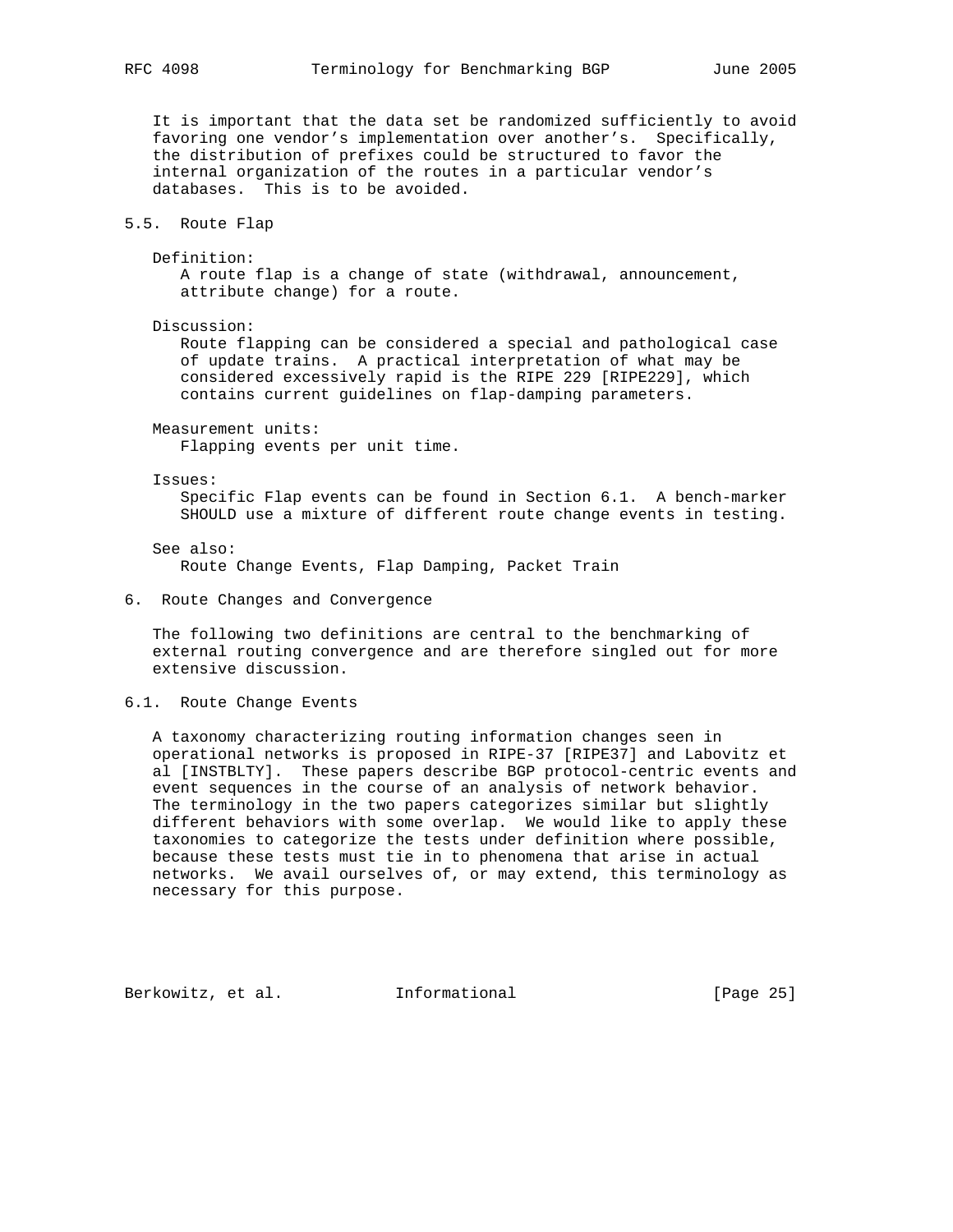A route can be changed implicitly by replacing it with another route or explicitly by withdrawal followed by the introduction of a new route. In either case, the change may be an actual change, no change, or a duplicate. The notation and definition of individual categorizable route change events is adopted from [INSTBLTY] and given below.

- 1. AADiff: Implicit withdrawal of a route and replacement by a route different in some path attribute.
- 2. AADup: Implicit withdrawal of a route and replacement by route that is identical in all path attributes.
- 3. WADiff: Explicit withdrawal of a route and replacement by a different route.
- 4. WADup: Explicit withdrawal of a route and replacement by a route that is identical in all path attributes.

 To apply this taxonomy in the benchmarking context, we need terms to describe the sequence of events from the update train perspective, as listed above, and event indications in the time domain in order to measure activity from the perspective of the DUT. With this in mind, we incorporate and extend the definitions of [INSTBLTY] to the following:

- 1. Tup (TDx): Route advertised to the DUT by Test Device x
- 2. Tdown(TDx): Route being withdrawn by Device x
- 3. Tupinit(TDx): The initial announcement of a route to a unique prefix
- 4. TWF(TDx): Route fail over after an explicit withdrawal.

 But we need to take this a step further. Each of these events can involve a single route, a "short" packet train, or a "full" routing table. We further extend the notation to indicate how many routes are conveyed by the events above:

- 1. Tup(1,TDx) means Device x sends 1 route
- 2. Tup(S,TDx) means Device x sends a train, S, of routes
- 3. Tup(DFT,TDx) means Device x sends an approximation of a full default-free table.

Berkowitz, et al. **Informational** [Page 26]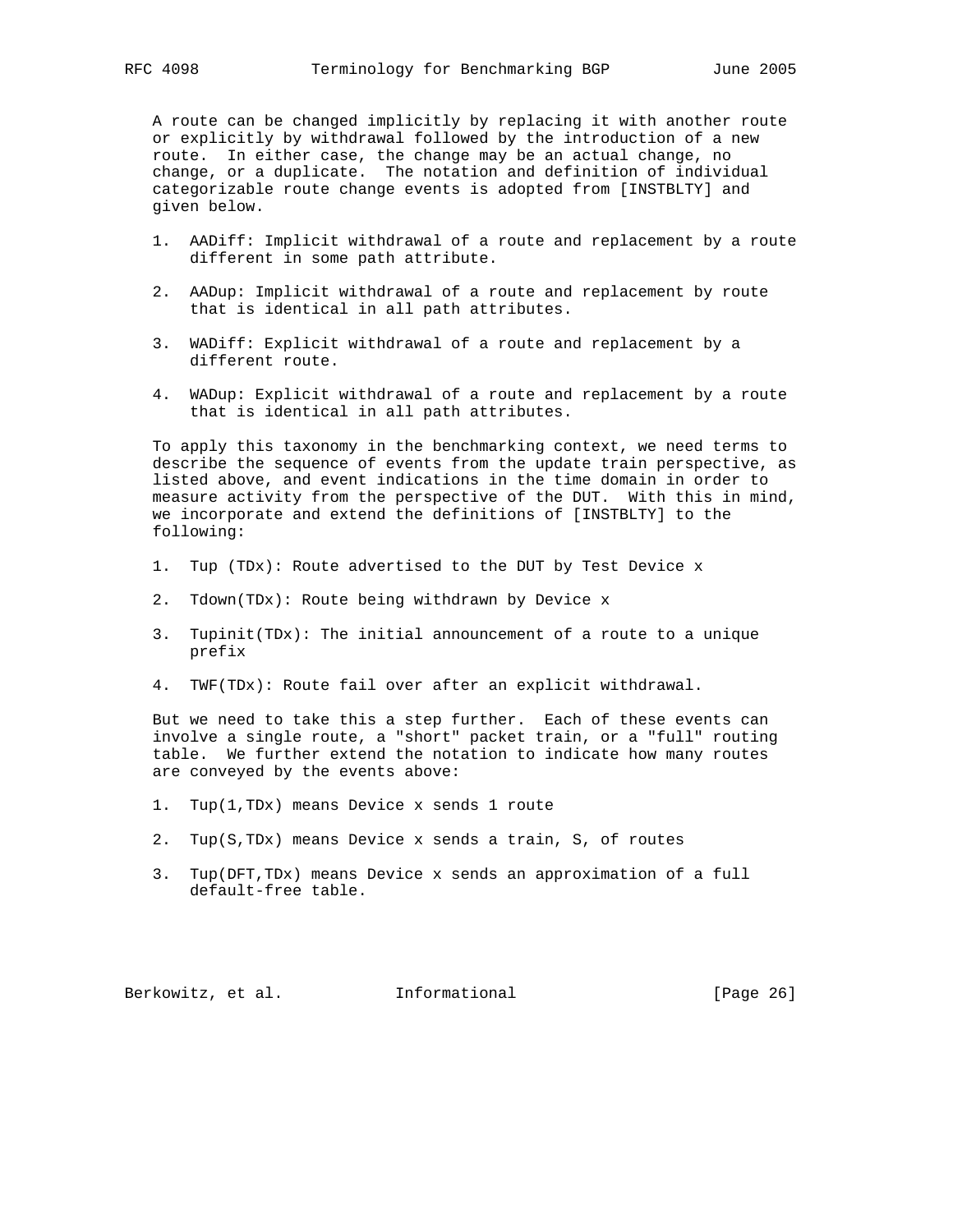The basic criterion for selecting a "better" route is the final tiebreaker defined in RFC 1771, the router ID. As a consequence, this memorandum uses the following descriptor events, which are routes selected by the BGP selection process rather than simple updates:

- 1. Tbest -- The current best path.
- 2. Tbetter -- Advertise a path that is better than Tbest.
- 3. Tworse -- Advertise a path that is worse than Tbest.
- 6.2. Device Convergence in the Control Plane

### Definition:

 A routing device is said to have converged at the point in time when the DUT has performed all actions in the control plane needed to react to changes in topology in the context of the test condition.

### Discussion:

 For example, when considering BGP convergence, the convergence resulting from a change that alters the best route instance for a single prefix at a router would be deemed to have occurred when this route is advertised to its downstream peers. By way of contrast, OSPF convergence concludes when SPF calculations have been performed and the required link states are advertised onward. The convergence process, in general, can be subdivided into three distinct phases:

- \* convergence across the entire Internet,
- \* convergence within an Autonomous System,
- \* convergence with respect to a single device.

Convergence with respect to a single device can be

- \* convergence with regard to data forwarding process(es)
- \* convergence with regard to the routing process(es), the focus of this document.

It is the latter

 that we describe herein and in the methodology documents. Because we are trying to benchmark the routing protocol performance, which is only a part of the device overall, this definition is intended (as far as is possible) to exclude any

Berkowitz, et al. 1nformational [Page 27]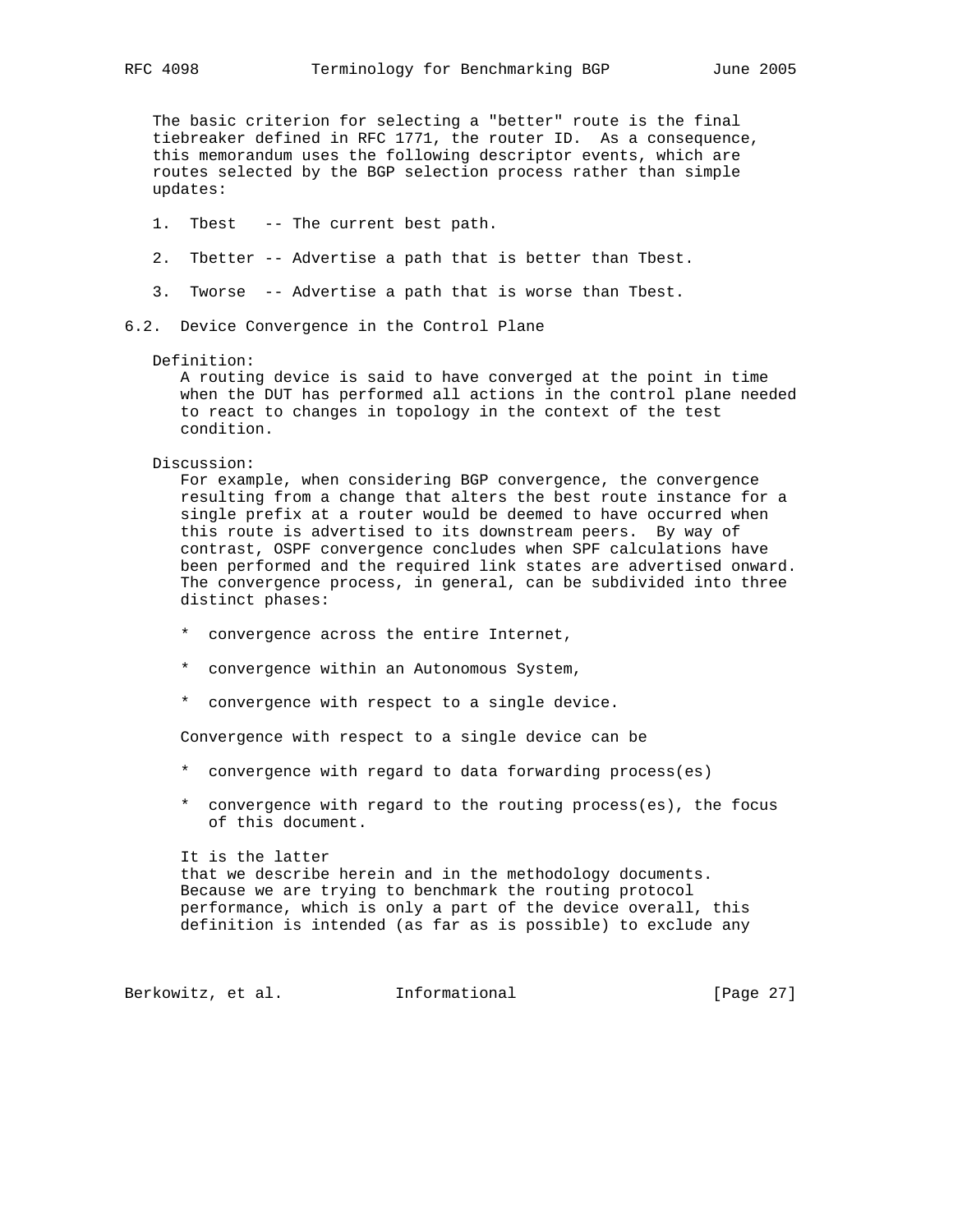additional time needed to download and install the forwarding information base in the data plane. This definition is usable for different families of protocols.

 It is of key importance to benchmark the performance of each phase of convergence separately before proceeding to a composite characterization of routing convergence, where implementation-specific dependencies are allowed to interact. Care also needs to be taken to ensure that the convergence time is not influenced by policy processing on downstream peers. The time resolution needed to measure the device convergence depends to some extent on the types of the interfaces on the router. For modern routers with gigabit or faster interfaces, an individual UPDATE may be processed and re-advertised in very much less than a millisecond so that time measurements must be made to a resolution of hundreds to tens of microseconds or better.

Measurement units:

Time period.

Issues:

See also:

7. BGP Operation Events

 The BGP process(es) in a device might restart because operator intervention or a power failure caused a complete shutdown. In this case, a hard reset is needed. A peering session could be lost, for example, because of action on the part of the peer or a dropped TCP session. A device can reestablish its peers and re-advertise all relevant routes in a hard reset. However, if a peer is lost, but the BGP process has not failed, BGP has mechanisms for a "soft reset."

- 7.1. Hard Reset
	- Definition:

 An event that triggers a complete re-initialization of the routing tables on one or more BGP sessions, resulting in exchange of a full routing table on one or more links to the router.

Discussion:

Measurement units: N.A.

Issues:

Berkowitz, et al. **Informational** [Page 28]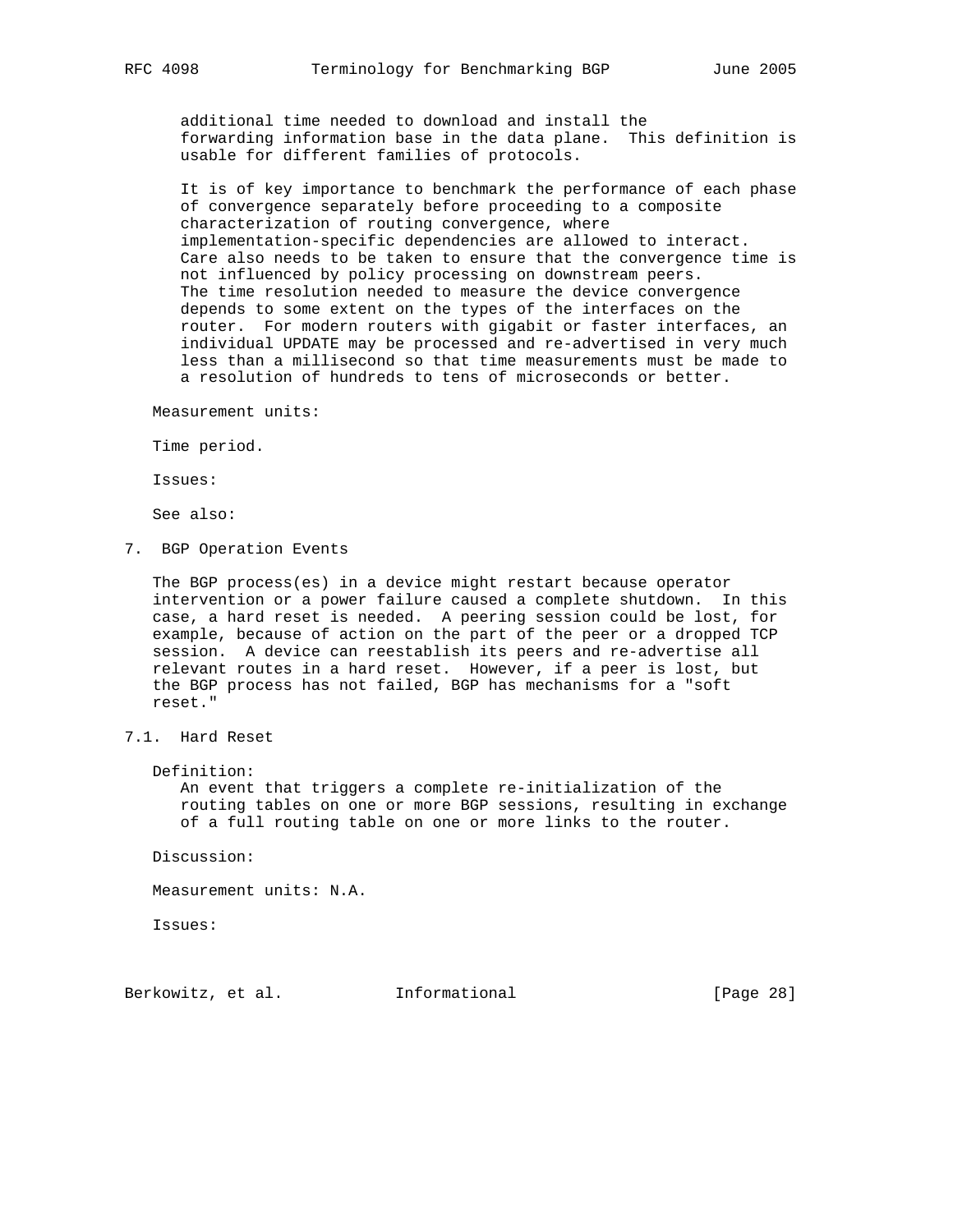See also:

7.2. Soft Reset

Definition:

 A soft reset is performed on a per-neighbor basis; it does not clear the BGP session while re-establishing the peering relation and does not stop the flow of traffic.

Discussion:

 There are two methods of performing a soft reset: (1) graceful restart [GRMBGP], wherein the BGP device that has lost a peer continues to forward traffic for a period of time before tearing down the peer's routes and (2) soft refresh [RFC2918], wherein a BGP device can request a peer's Adj-RIB-Out.

Measurement units: N.A.

Issues:

See also:

8. Factors That Impact the Performance of the Convergence Process

 Although this is not a complete list, all the items discussed below have a significant effect on BGP convergence. Not all of them can be addressed in the baseline measurements described in this document.

8.1. General Factors Affecting Device Convergence

 These factors are conditions of testing external to the router Device Under Test (DUT).

8.1.1. Number of Peers

 As the number of peers increases, the BGP route selection algorithm is increasingly exercised. In addition, the phasing and frequency of updates from the various peers will have an increasingly marked effect on the convergence process on a router as the number of peers grows, depending on the quantity of updates generated by each additional peer. Increasing the number of peers also increases the processing workload for TCP and BGP keepalives.

Berkowitz, et al. Informational [Page 29]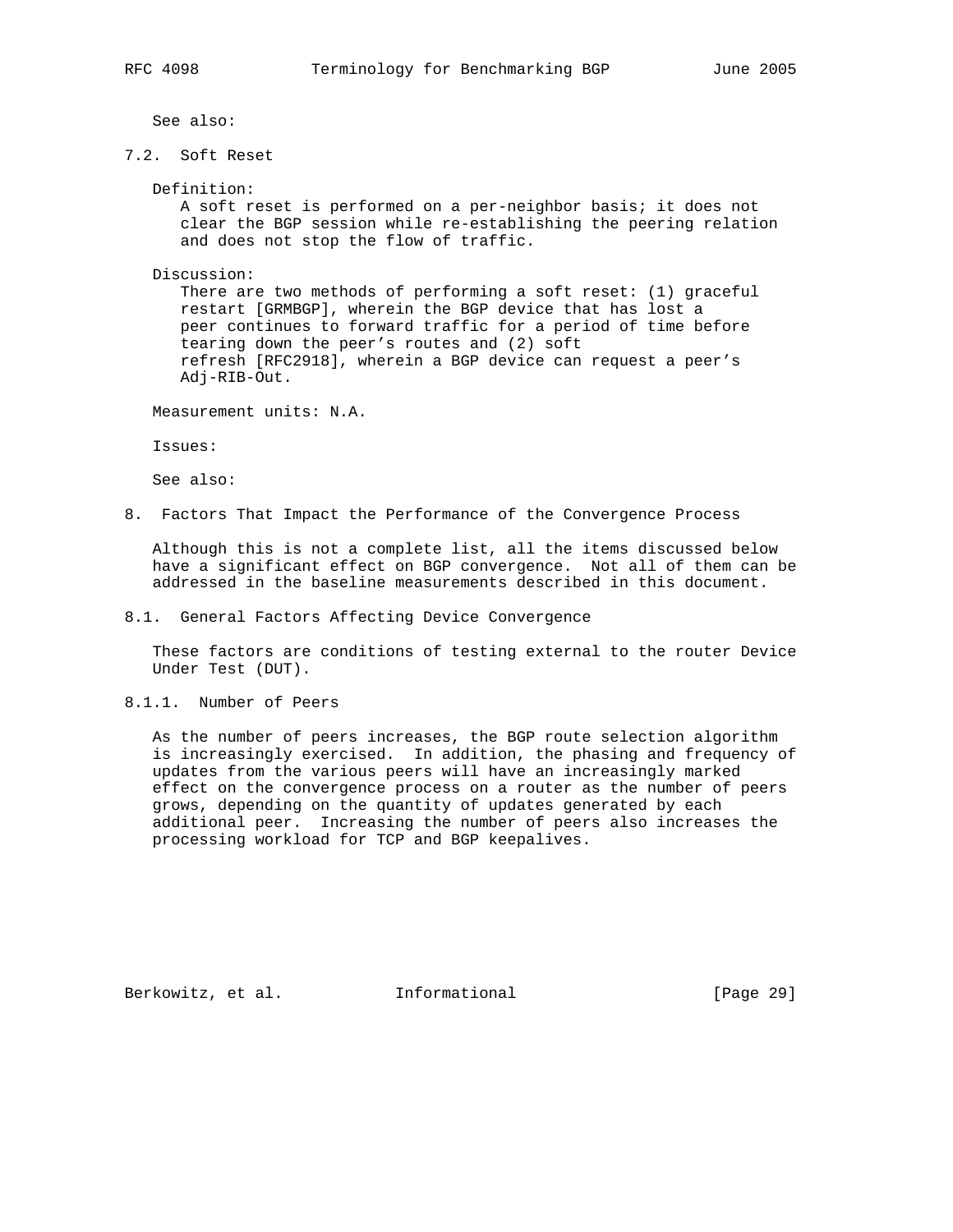8.1.2. Number of Routes per Peer

 The number of routes per BGP peer is an obvious stressor to the convergence process. The number and relative proportion of multiple route instances and distinct routes being added or withdrawn by each peer will affect the convergence process, as will the mix of overlapping route instances and IGP routes.

8.1.3. Policy Processing/Reconfiguration

 The number of routes and attributes being filtered and set as a fraction of the target route table size is another parameter that will affect BGP convergence.

The following are extreme examples:

- o Minimal policy: receive all, send all.
- o Extensive policy: up to 100% of the total routes have applicable policy.
- 8.1.4. Interactions with Other Protocols

 There are interactions in the form of precedence, synchronization, duplication, and the addition of timers and route selection criteria. Ultimately, understanding BGP4 convergence must include an understanding of the interactions with both the IGPs and the protocols associated with the physical media, such as Ethernet, SONET, and DWDM.

8.1.5. Flap Damping

 A router can use flap damping to respond to route flapping. Use of flap damping is not mandatory, so the decision to enable the feature, and to change parameters associated with it, can be considered a matter of routing policy.

 The timers are defined by RFC 2439 [RFC2439] and discussed in RIPE- 229 [RIPE229]. If this feature is in effect, it requires that the device keep additional state to carry out the damping, which can have a direct impact on the control plane due to increased processing. In addition, flap damping may delay the arrival of real changes in a route and affect convergence times.

Berkowitz, et al. Informational [Page 30]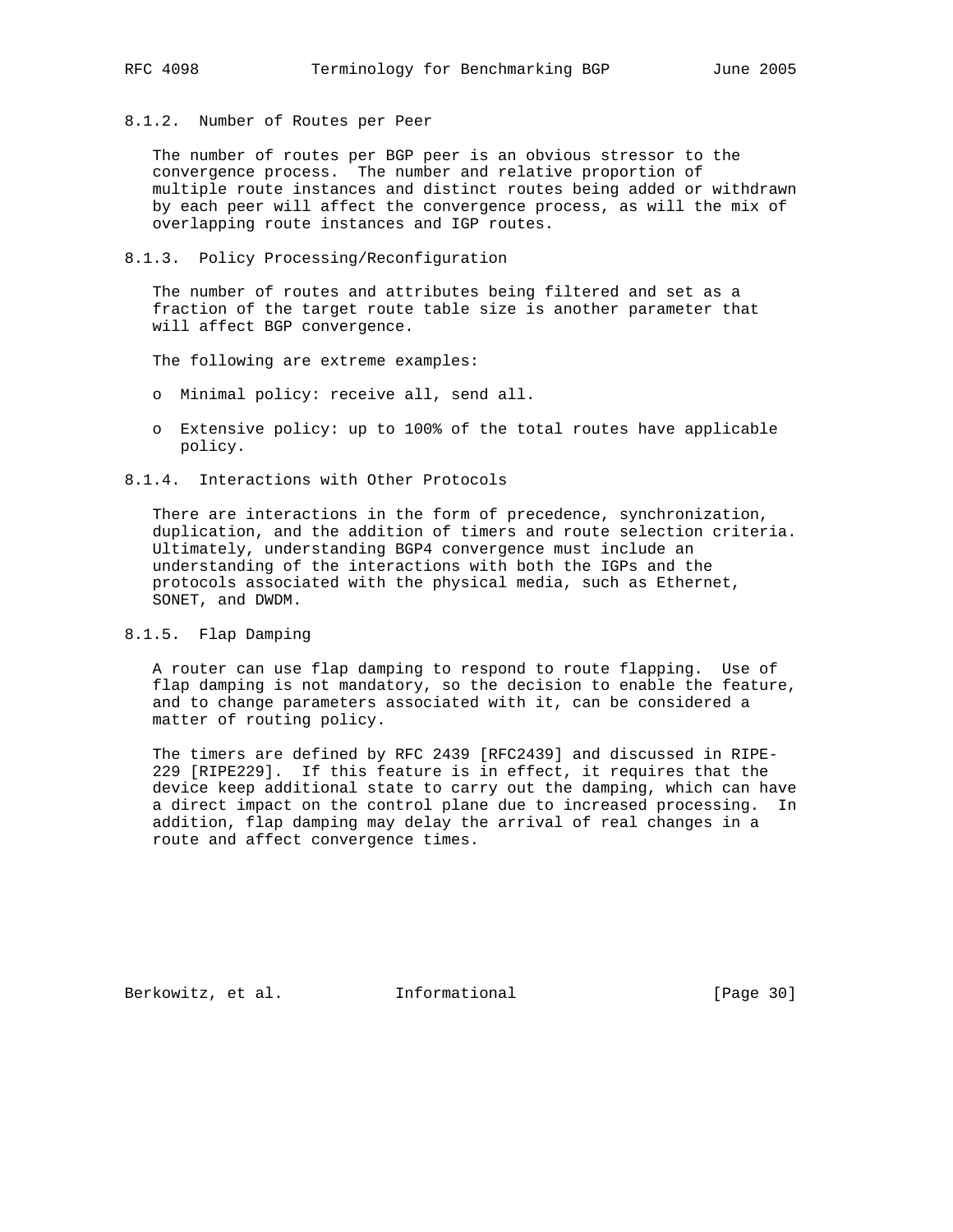# 8.1.6. Churn

 In theory, a BGP device could receive a set of updates that completely define the Internet and could remain in a steady state, only sending appropriate keepalives. In practice, the Internet will always be changing.

 Churn refers to control-plane processor activity caused by announcements received and sent by the router. It does not include keepalives and TCP processing.

 Churn is caused by both normal and pathological events. For example, if an interface of the local router goes down and the associated prefix is withdrawn, that withdrawal is a normal activity, although it contributes to churn. If the local device receives a withdrawal of a route it already advertises, or an announcement of a route it did not previously know, and it re-advertises this information, these are normal constituents of churn. Routine updates can range from single announcements or withdrawals, to announcements of an entire default-free table. The latter is completely reasonable as an initialization condition.

 Flapping routes are a pathological contributor to churn, as is MED oscillation [RFC3345]. The goal of flap damping is to reduce the contribution of flapping to churn.

 The effect of churn on overall convergence depends on the processing power available to the control plane, and on whether the same processor(s) are used for forwarding and control.

## 8.2. Implementation-Specific and Other Factors Affecting BGP Convergence

 These factors are conditions of testing internal to the Device Under Test (DUT), although they may affect its interactions with test devices.

# 8.2.1. Forwarded Traffic

 The presence of actual traffic in the device may stress the control path in some fashion if both the offered load (due to data) and the control traffic (FIB updates and downloads as a consequence of flaps) are excessive. The addition of data traffic presents a more accurate reflection of realistic operating scenarios than would be presented if only control traffic were present.

Berkowitz, et al. Informational [Page 31]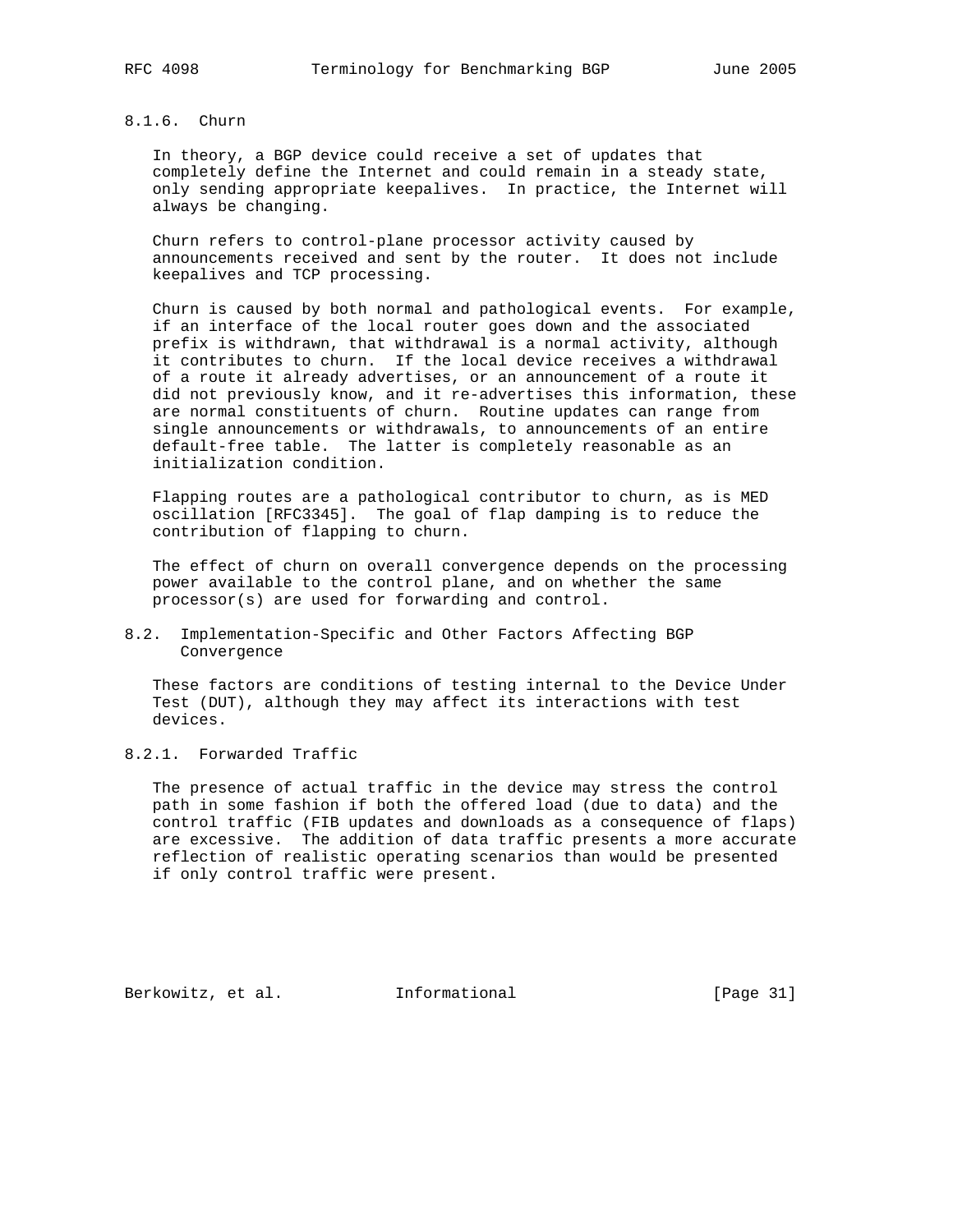8.2.2. Timers

 Settings of delay and hold-down timers at the link level, as well as for BGP4, can introduce or ameliorate delays. As part of a test report, all relevant timers MUST be reported if they use non-default values.

8.2.3. TCP Parameters Underlying BGP Transport

 Because all BGP traffic and interactions occur over TCP, all relevant parameters characterizing the TCP sessions MUST be provided; e.g., slow start, max window size, maximum segment size, or timers.

# 8.2.4. Authentication

 Authentication in BGP is currently done using the TCP MD5 Signature Option [RFC2385]. The processing of the MD5 hash, particularly in devices with a large number of BGP peers and a large amount of update traffic, can have an impact on the control plane of the device.

9. Security Considerations

 The document explicitly considers authentication as a performance affecting feature, but does not consider the overall security of the routing system.

10. Acknowledgements

 Thanks to Francis Ovenden for review and Abha Ahuja for encouragement. Much appreciation to Jeff Haas, Matt Richardson, and Shane Wright at Nexthop for comments and input. Debby Stopp and Nick Ambrose contributed the concept of route packing.

 Alvaro Retana was a key member of the team that developed this document, and made significant technical contributions regarding route mixes. The team thanks him and regards him as a co-author in spirit.

Berkowitz, et al. Informational [Page 32]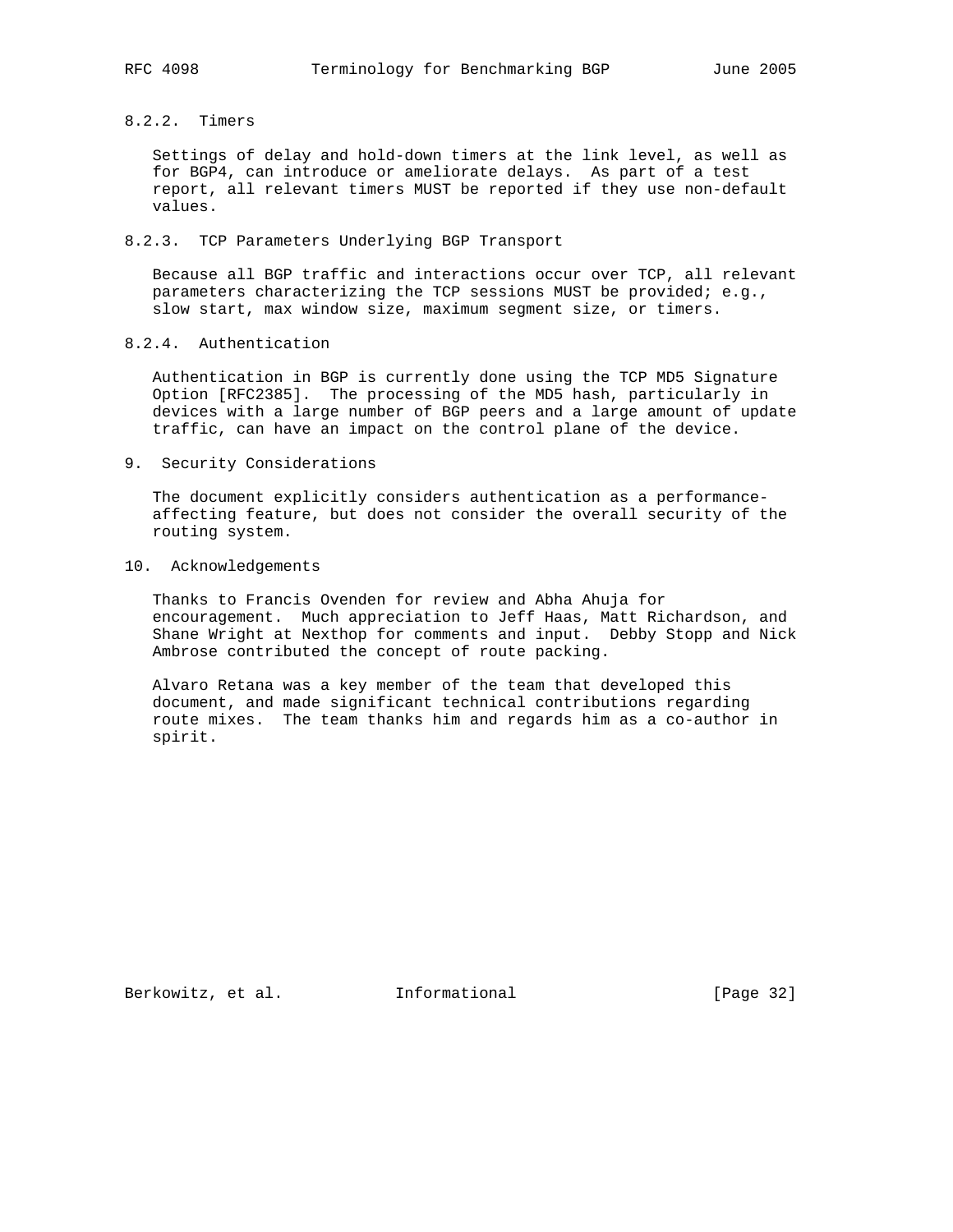# 11. References

11.1. Normative References

**.** The contract of the contract of the contract of the contract of the contract of the contract of the contract of

**.** The contract of the contract of the contract of the contract of the contract of the contract of the contract of

- [RFC1771] Rekhter, Y. and T. Li, "A Border Gateway Protocol 4 (BGP-4)", RFC 1771, March 1995.
- [RFC2439] Villamizar, C., Chandra, R., and R. Govindan, "BGP Route Flap Damping", RFC 2439, November 1998.
- [RFC1812] Baker, F., "Requirements for IP Version 4 Routers", RFC 1812, June 1995.
- [RIPE37] Ahuja, A., Jahanian, F., Bose, A., and C. Labovitz, "An Experimental Study of Delayed Internet Routing Convergence", RIPE-37 Presentation to Routing WG, November 2000, <http://www.ripe.net/ripe/meetings/archive/ ripe-37/presentations/RIPE-37-convergence/>
- [INSTBLTY] Labovitz, C., Malan, G., and F. Jahanian, "Origins of Internet Routing Instability", Infocom 99, August 1999.
- [RFC2622] Alaettinoglu, C., Bates, T., Gerich, E., Karrenberg, D., Meyer, D., Terpstra, M., and C. Villamizar, "Routing Policy Specification Language (RPSL)", RFC 2280, January 1998.
- [RIPE229] Panigl, C., Schmitz, J., Smith, P., and C. Vistoli, "RIPE Routing-WG Recommendation for coordinated route flap damping parameters, version 2", RIPE 229, October 2001.
- [RFC2385] Heffernan, A., "Protection of BGP Sessions via the TCP MD5 Signature Option", RFC 2385, August 1998.
- [GLSSRY] Juniper Networks, "Junos(tm) Internet Software Configuration Guide Routing and Routing Protocols, Release 4.2", Junos 4.2 and other releases, September 2000, <http://www.juniper.net/techpubs/software/junos/junos42/ swcmdref42/html/glossary.html>
- [RFC2547] Rosen, E. and Y. Rekhter, "BGP/MPLS VPNs", RFC 2547, March 1999.

Berkowitz, et al. Informational [Page 33]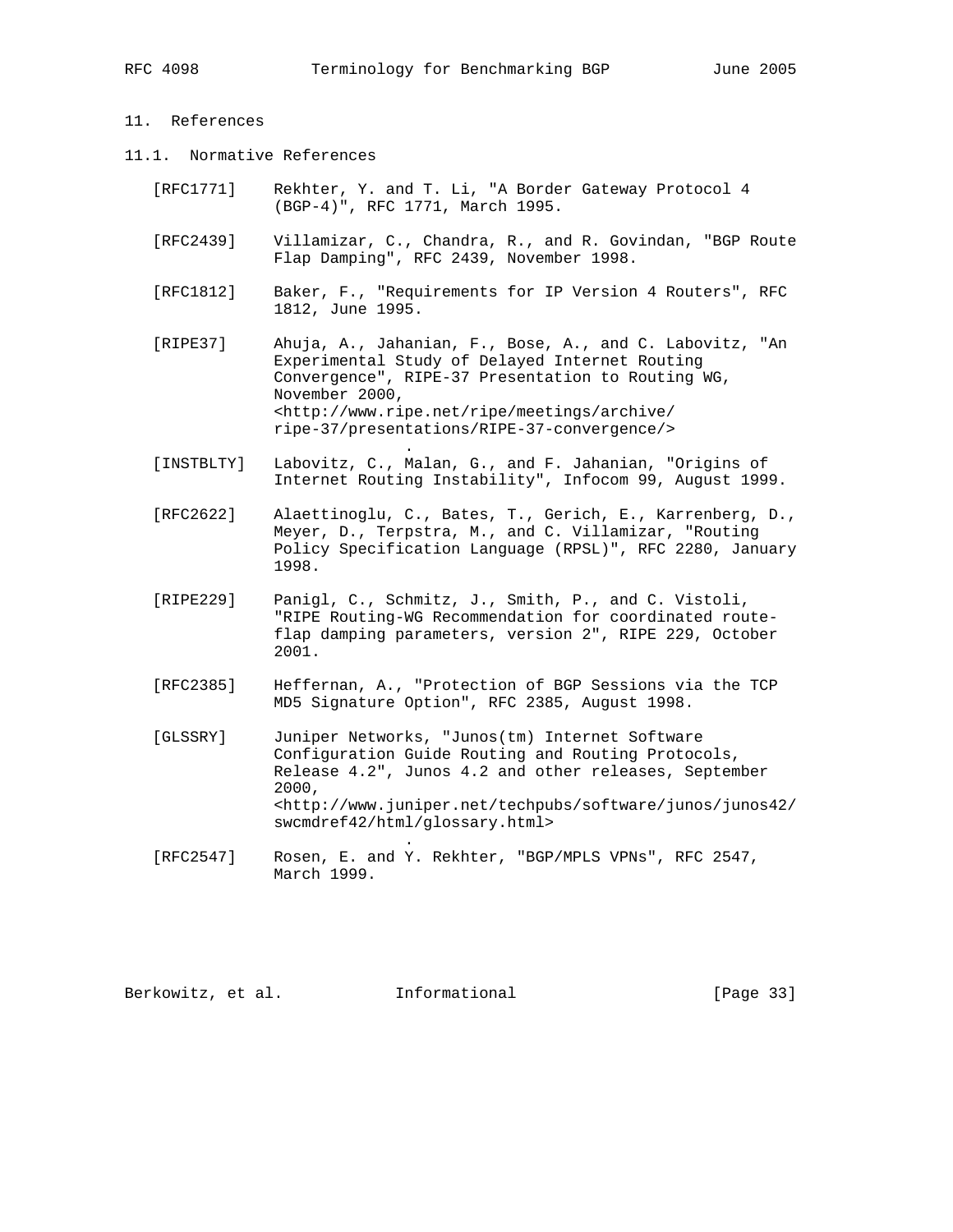[PKTTRAIN] Jain, R. and S. Routhier, "Packet trains -- measurement and a new model for computer network traffic", IEEE Journal on Selected Areas in Communication 4(6), September 1986.

11.2. Informative References

- [RFC2918] Chen, E., "Route Refresh Capability for BGP-4", RFC 2918, September 2000.
- [GRMBGP] Sangli, S., Rekhter, Y., Fernando, R., Scudder, J., and E. Chen, "Graceful Restart Mechanism for BGP", Work in Progress, June 2004.
- [BGP-4] Chen, E. and Y. Rekhter, "Cooperative Route Filtering Capability for BGP-4", Work in Progress, March 2004.
- [RFC3654] Khosravi, H. and T. Anderson, "Requirements for Separation of IP Control and Forwarding", RFC 3654, November 2003.
- [RFC3345] McPherson, D., Gill, V., Walton, D., and A. Retana, "Border Gateway Protocol (BGP) Persistent Route Oscillation Condition", RFC 3345, August 2002.
- [RFC2858] Bates, T., Rekhter, Y., Chandra, R., and D. Katz, "Multiprotocol Extensions for BGP-4", RFC 2858, June 2000.
- [RFC2545] Marques, P. and F. Dupont, "Use of BGP-4 Multiprotocol Extensions for IPv6 Inter-Domain Routing", RFC 2545, March 1999.

Berkowitz, et al. Informational [Page 34]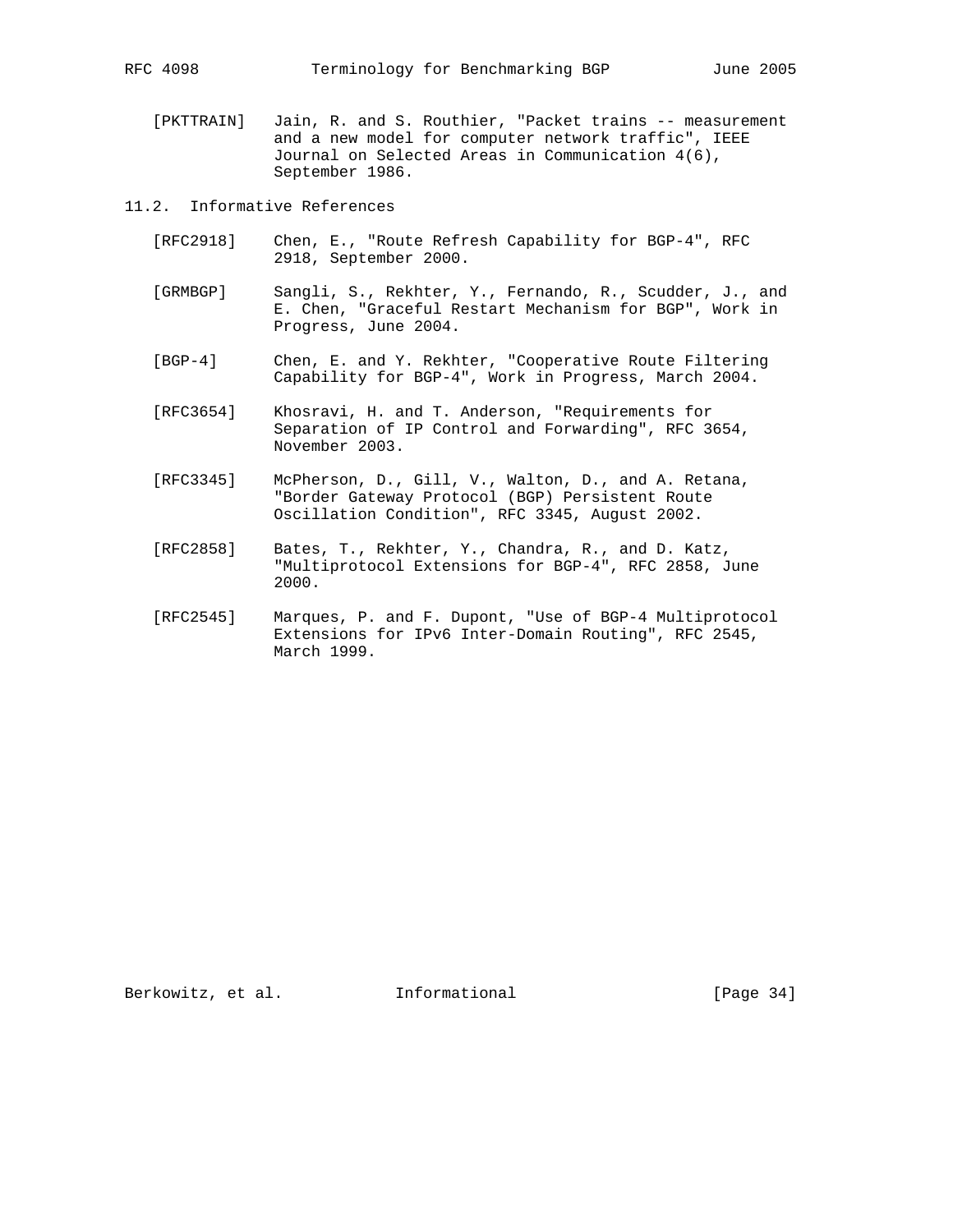Authors' Addresses Howard Berkowitz Gett Communications & CCI Training 5012 S. 25th St Arlington, VA 22206 USA Phone: +1 703 998-5819 Fax: +1 703 998-5058 EMail: hcb@gettcomm.com Elwyn B. Davies Folly Consulting The Folly Soham Cambs, CB7 5AW UK Phone: +44 7889 488 335 EMail: elwynd@dial.pipex.com Susan Hares Nexthop Technologies 825 Victors Way Ann Arbor, MI 48108 USA Phone: +1 734 222-1610 EMail: skh@nexthop.com Padma Krishnaswamy SAIC 331 Newman Springs Road Red Bank, New Jersey 07701 USA EMail: padma.krishnaswamy@saic.com Marianne Lepp Consultant EMail: mlepp@lepp.com

Berkowitz, et al. **Informational** [Page 35]